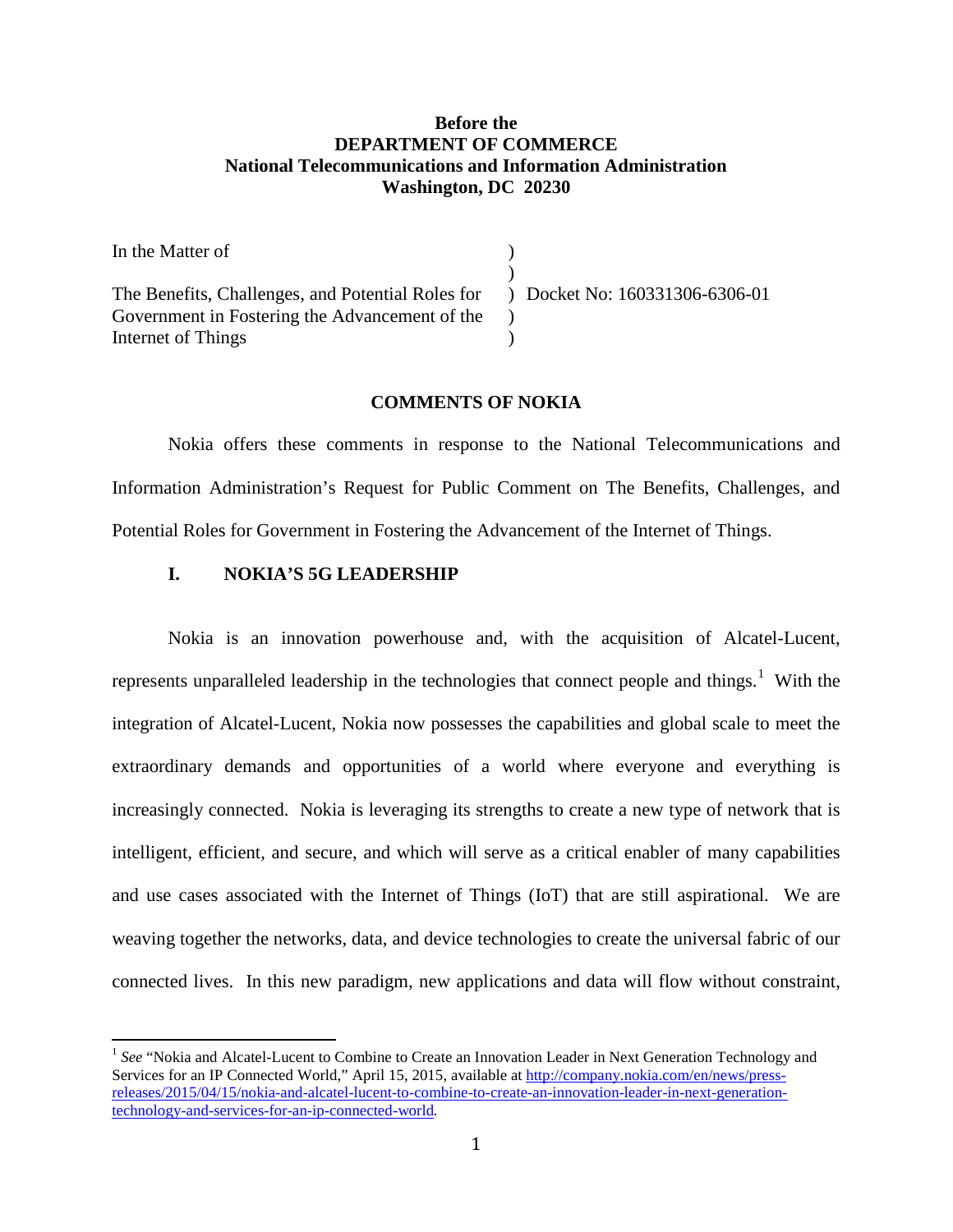services and industry will automate and run seamlessly, communities and businesses can rely on privacy, security, and near instant response times by connecting through the cloud.

The acquisition of Alcatel-Lucent earlier this year brings together two high-performing companies to create a single portfolio, converging mobile broadband with fixed line access, and the underlying IP routing and optical technology that connects them. Nokia has made pioneering advancements in reducing the footprint of mobile base station infrastructure, from compact yet full power macro sites down to the full range of "small cell" solutions, which are expected to be critical to enabling 5G deployment and the IoT. Nokia also offers the industry's most comprehensive portfolio of services for integrating heterogeneous networks ("HetNets"), encompassing analysis, optimization, deployment, and management.

The combined company is uniquely positioned to create the foundation of seamless connectivity for people and things wherever they are. This foundation is essential for enabling the next wave of technological change, including the IoT and transition to the cloud. The acquisition of Alcatel-Lucent, and with it Bell Labs, has provided Nokia unparalleled innovation capabilities. With approximately 40,000 employees performing research and development ("R&D") and a combined spend of approximately \$4.5 Billion in [2](#page-1-0)014 on R&D,<sup>2</sup> Nokia is well placed to play a leading role in shaping the new revolution in connectivity.

## **II. NOKIA RESPONSES:**

## *Are the challenges and opportunities arising from IoT similar to those that governments and societies have previously addressed with existing technologies, or are they different, and if so, how?*

Technology as a broad industry has historically seen major periods of creative destruction followed by new innovation and rapid expansion as entrepreneurs capitalize on the new opportunities that are enabled by a new generation of technology. So, there are in fact lessons

<span id="page-1-0"></span><sup>&</sup>lt;sup>2</sup> This total excludes Nokia's HERE business, which was recently sold.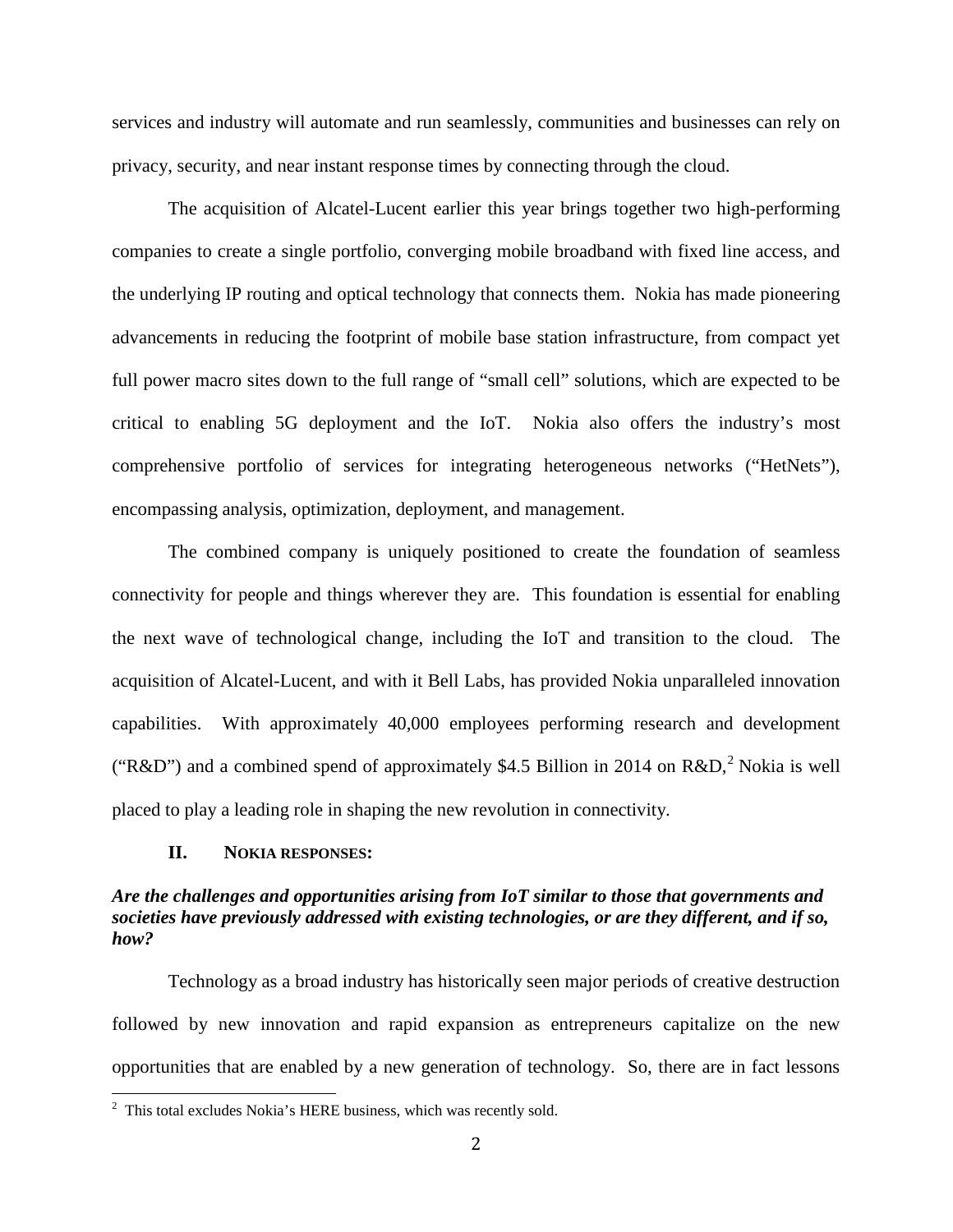that can be learned from previous periods of technological growth and evolution. One theme common to both previous generations of technological evolution and the IoT is that disruption will occur wherein existing ecosystem participants will expand in to new areas (for example cable companies offering telephony, telephony companies offering video and more recently applications) at the same time there will be new entry. Because of ubiquitous connectivity, common communications protocols and reduced barriers to entry that the Internet provides, it is very likely that within the IoT space governments will see startups competing side-by-side with established companies moving in to new areas like intelligent transportation and connected health care. One lesson that can be drawn from previous periods of technological evolution is that policymakers need to maintain a position of technology neutrality, being careful not to promote rules and policies that treat companies offering similar applications and services differently based on previous regulatory regimes.

Previous examples of rapid technological evolution and change also demonstrate that the key to sustaining that evolution and growth of new industries is maintaining the right environment for innovation. As noted, technology neutrality is one dimension of a strong innovation environment. A second dimension is the promotion of risk taking and rewarding investment through fair and balanced intellectual property rights policy. Unfortunately, the United States has begun to deviate from this type of environment in recent years, enacting policies that limit the rights of patent holders. As noted further in these comments, the Internet ecosystem has led to some segmentation between the application and service community that utilize technology and infrastructure provided by other participants in the ecosystem to reach their customers on the one hand, and the companies whose considerable research and development activity facilitates the evolution and expansion of the infrastructure foundation that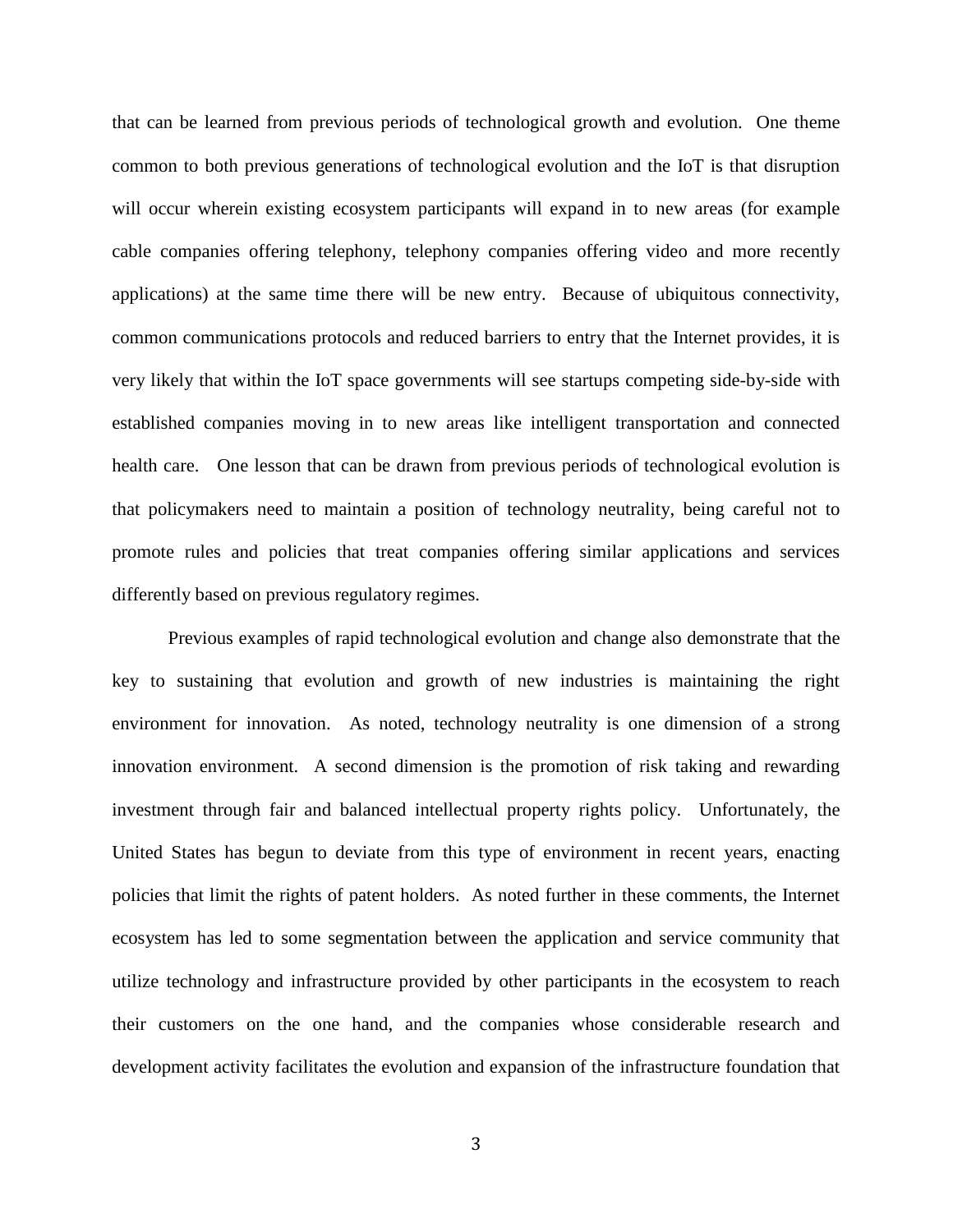sustains the Internet ecosystem on the other.

Aggregators of technology have continued to press for legal and policy reforms that limit the rights of patent holders to enforce their patents through the use of injunctions and other exclusionary relief while at the same time pursuing so-called reforms to domestic patent law that raise the barriers and costs to enforcement of patents in the courts. The net result of this is to make investment in new technologies riskier. A more balanced patent rights framework, one which curtails abusive litigation tactics while also requiring users of technology to engage in good-faith negotiations for licenses to use others' technology, is the appropriate way to ensure that the United States maintains a positive innovation environment.

While past evolutions of technology underscore the need to maintain technology neutrality with limited regulatory barriers and a positive innovation environment, the IoT does raise some new challenges. The promise of great connectivity not just of computers, tablets, and hand held devices but also of industrial infrastructure, transportation, health care delivery and even entire cities creates significant technical challenges. Chief among these is how to ensure continued expansion of the infrastructure needed to support the connectivity demands, the seamless access to connectivity and data even while mobile, and how to securely manage the large amounts of data created by billions of connected devices and machines. So called "big data" and the growing field of data science and analytics are a key catalyst for the growth of the IoT. Policymakers must balance a desire for transparency, privacy, and consumer protection with the need to maintain an environment that allows innovation, experimentation, and growth. In approaching these issues, Nokia believes that policymakers need to remain cognizant of several important realities.

First, the is tremendous diversity of companies and business models within the IoT space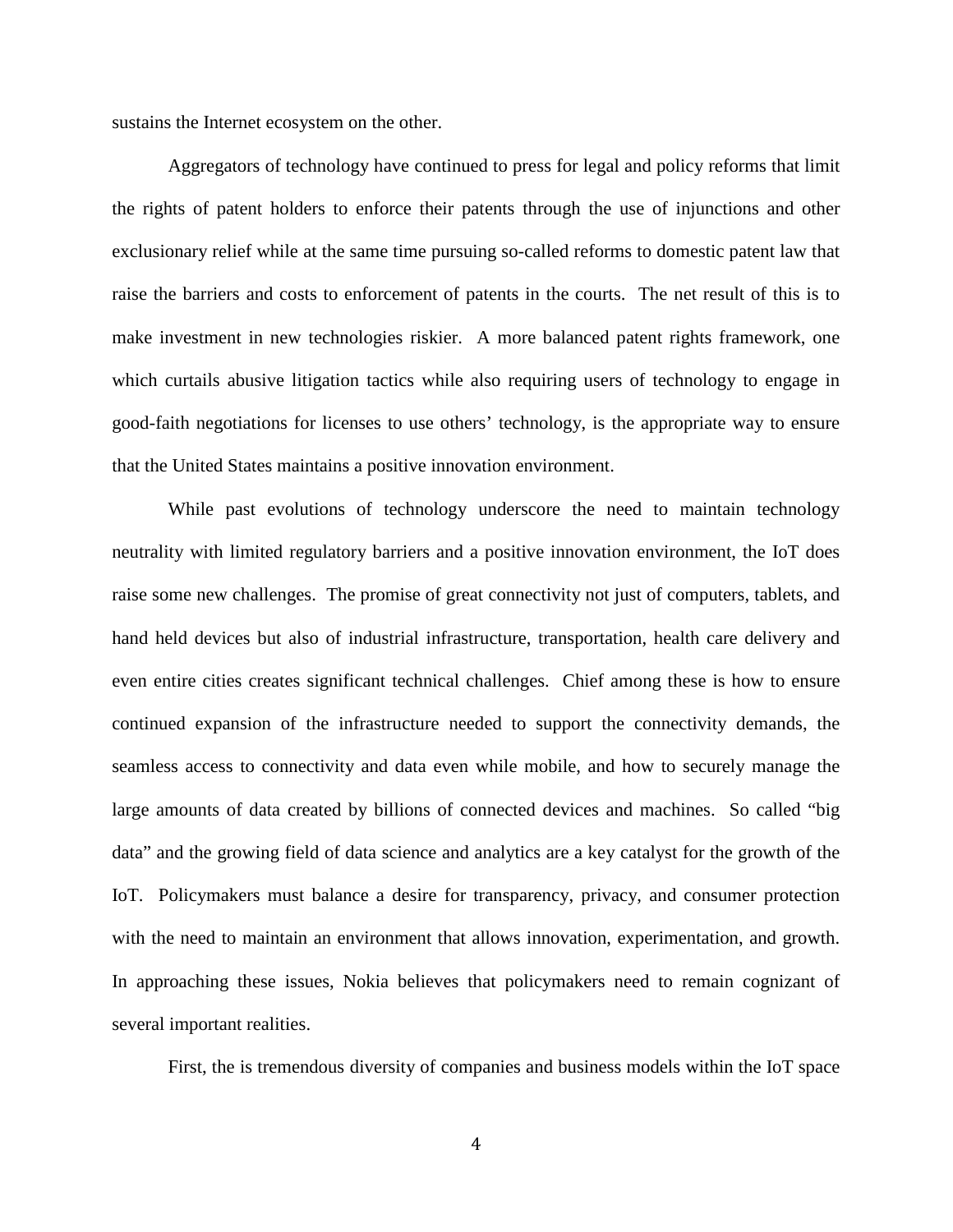in terms of the data they collect, how it is processed and utilized, and how privacy rules impact their business models. Ecosystem participants ranging from the application or over-the-top (OTT) service provider, to the network operator and on down to the infrastructure vendor all have significant needs to access data about consumer activity. Doing so allows for further refinement and evolution of applications and services, improvement of network performance and reliability, and future design of infrastructure solutions. Privacy and consumer protection regimes designed for an IoT world must be flexible enough to allow for growth and change. Second, policymakers must understand that disclosure and meaningful consent from consumers is an important regulatory design principle, but attempting to dictate this through opt-in, opt-out, or do not collect regimes creates substantial risk.

Again, ecosystem participants have different business models and while the debate on these type of data collection regimes is usually driven by application and OTT companies, it is important for policymakers to understand that overly restrictive data collection frameworks impact the entire ecosystem. As an example, network operators and their infrastructure suppliers need to understand how consumers are using their devices and the network, and where issues like demand bubbles or loss of connectivity may occur.

The ability to access live and stored data on a network is key to network management. So, limiting access to information including geo location data could impede this. And, data localization rules or frameworks that limit access to data from outside a particular geography complicate efforts to ensure network performance and reliability. At the same time, policymakers should also understand that how consumers utilize devices and networks is a valuable source of information to a variety of market participants and can be a significant source of value creation for network operators and infrastructure companies whose continued R&D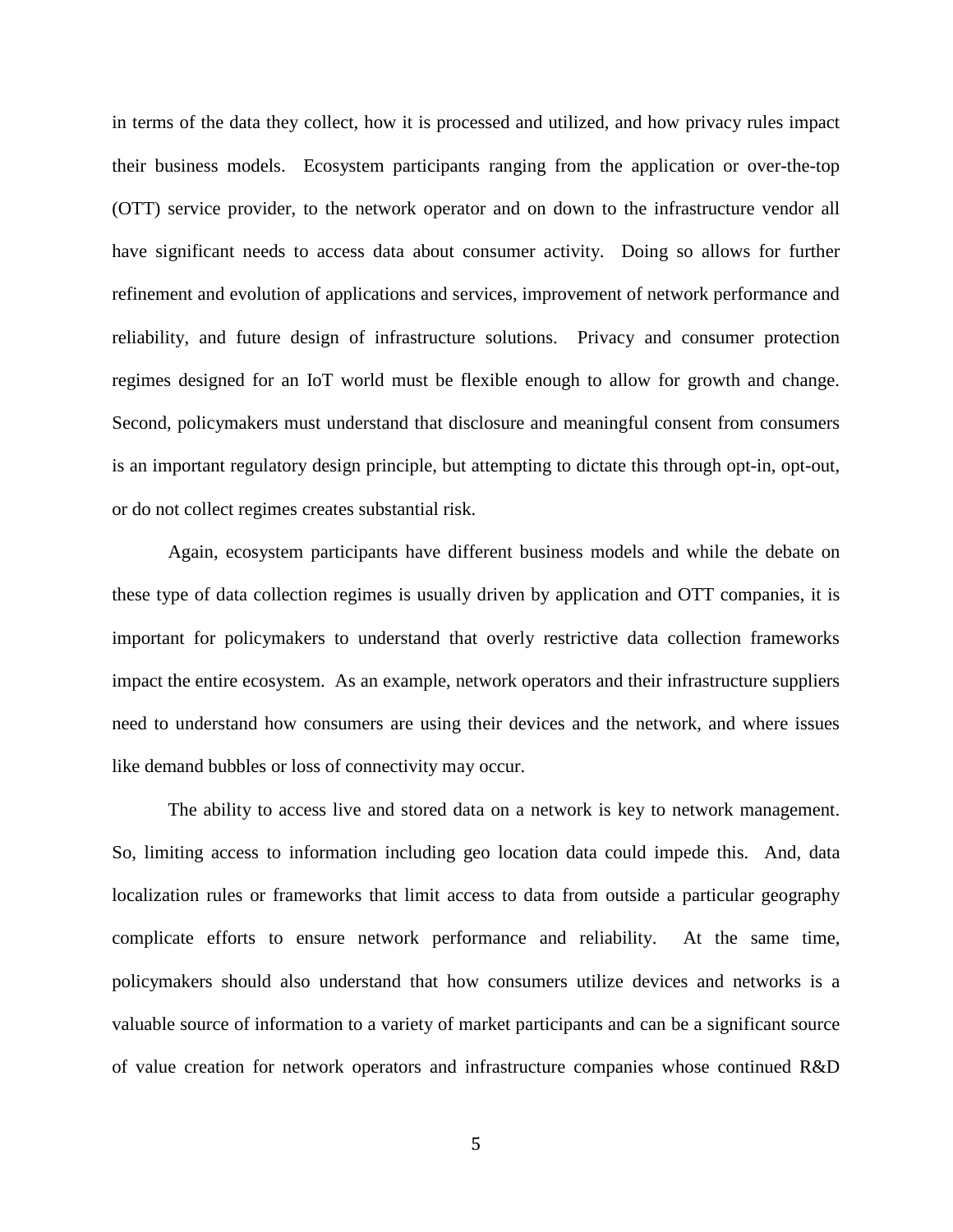expenditure and network investment are key to advancing the IoT ecosystem. Opt-in, opt-out and do not collect regimes are therefore potentially destructive of this value if they are not carefully considered. Nokia believes that it is possible to design regimes that promote transparency, consumer choice, and protections against misuse of consumer information while allowing for this value creation to occur throughout the ecosystem.

Finally, with respect to technical infrastructure, in the wireless context, demand for new spectrum to enable networks to support IoT is higher than ever with increasingly limited opportunities for "clean" single use spectrum and competing uses complicating sharing concepts. Policymakers will need to think creatively about how to overcome these limitations in order to ensure a steady and predictable supply of spectrum to allow the rapid evolution of wireless networks. Wireless networks are an essential element of ensuring that many of the aspirational use cases within the IoT paradigm such as autonomous driving vehicles and connected health care become a reality.

## *a. What are the novel technological challenges presented by IoT relative to existing technological infrastructure and devices, if any? What makes them novel?*

The substantial increase in connected devices and machines, and their associated demands that will define IoT, will strain the capabilities of currently deployed infrastructure. Nokia expects tens of billions of new devices and machines to come online, and supporting these devices and the applications that run on them will require significant investment from both the public and private sector in new infrastructure. As noted in the policy views paper attached to these comments, IoT will require a massive advance in wireless communications technology and densification of infrastructure deployment to improve coverage and performance of wireless networks. This evolution, which most call 5G, is needed to ensure near zero latency in the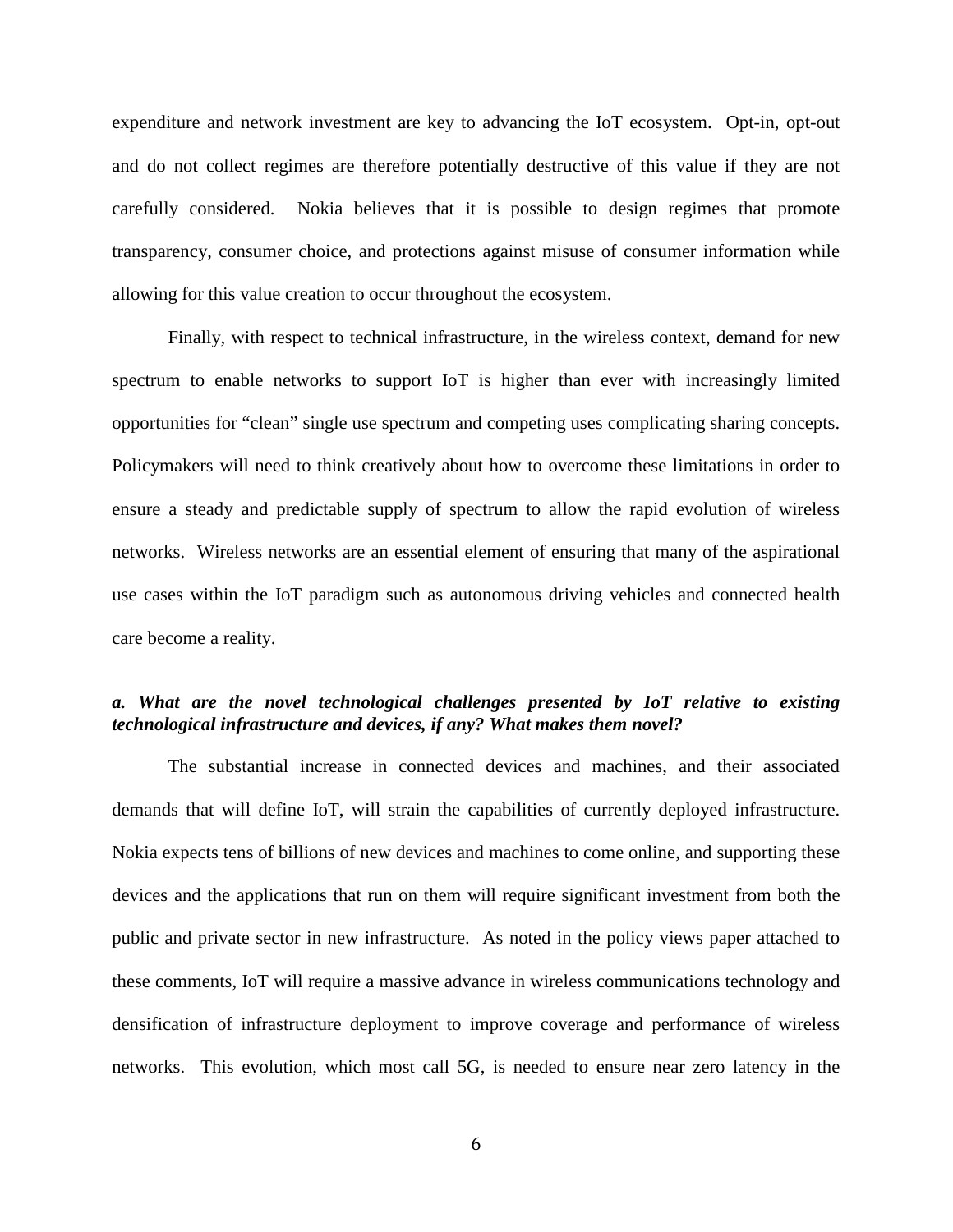network, extremely high throughput everywhere including at the edge of cells as consumers move around, and to manage the growing problem of demand bubbles. Many of the emerging IoT use cases can be accommodated on current 4G networks and with the natural evolution of these networks, but certain other use cases like autonomous driving will place demands on networks such as the need for no latency (delay) and no loss of data rates even during congested periods.

In short, the emergence of the concept of a totally connected world where access to data and applications anywhere, anytime is a paradigm shift that will require new thinking about infrastructure design, deployment, and management. One principle technical demand will be an exponential expansion of backhaul to accommodate the increased use and flow of data, which is a key driver of the ongoing need for wireless spectrum. Finally, as the number of applications grows exponentially and as the uptake of devices begin to scale, the device management aspect becomes critical infrastructure to the new Internet of things wave.

# *b. What are the novel policy challenges presented by IoT relative to existing technology policy issues, if any? Why are they novel? Can existing policies and policy approaches address these new challenges, and if not, why?*

Nokia welcomes this opportunity to provide the NTIA with input regarding the benefits, challenges and potential roles for the government in fostering the advancement of the Internet of Things (IoT). IoT represents a tremendous step-change in the connectivity of our society. As noted in this request for comment, consensus has emerged that the number of connected devices is expected to grow exponentially and the economic impact of those devices will increase dramatically. The proliferation of these devices will require increased performance from the mobile telecom infrastructure and a concurrent increased demand for standardization.

As previously noted, enabling the IoT to develop will require massive commitments by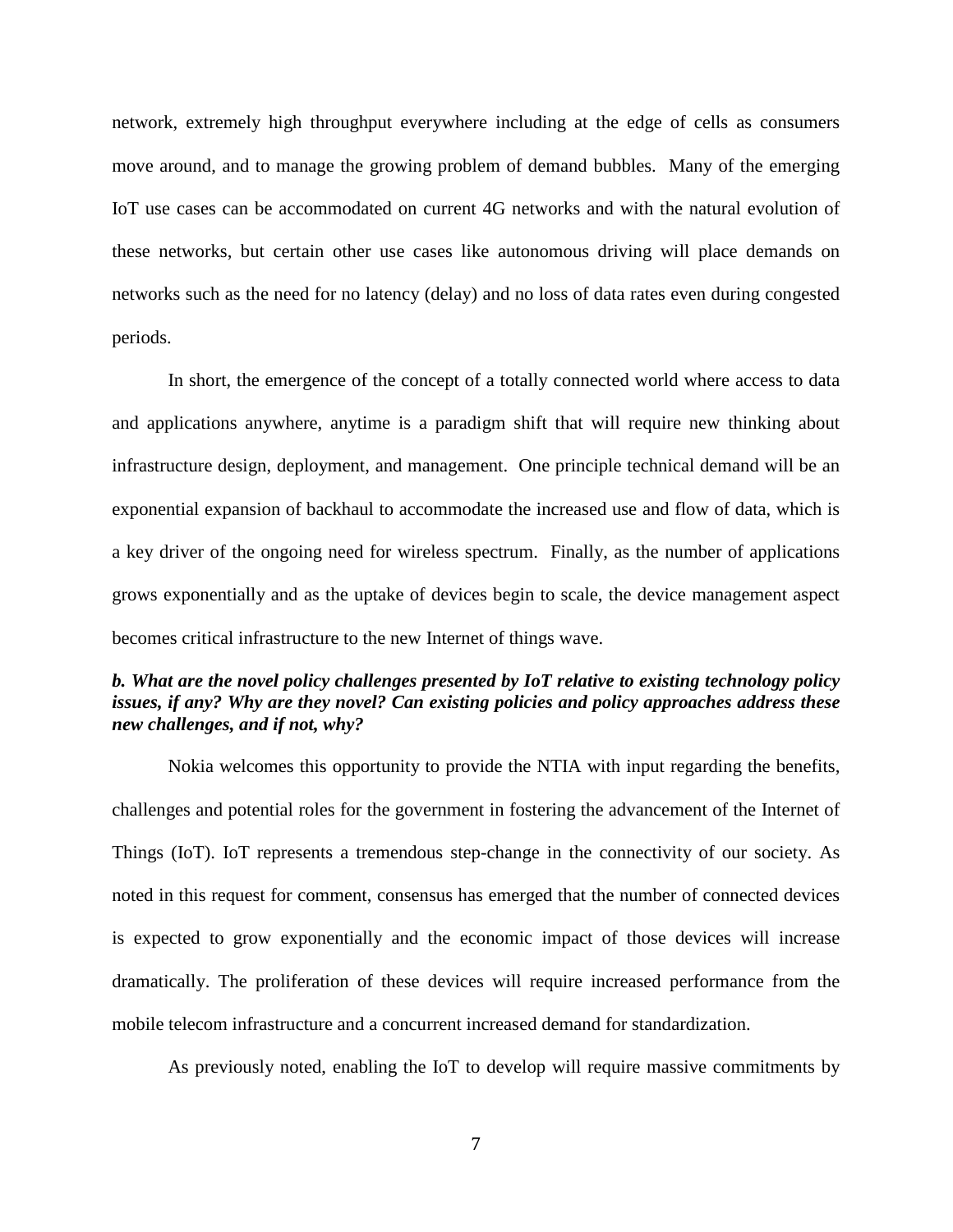the private sector for new research and development into infrastructure, particularly wireless network equipment, software and systems management, data storage, and security. In order to facilitate the massive deployment of new wireless infrastructure to improve coverage and performance, infrastructure providers like Nokia must develop new equipment that is capable of supporting multiple frequencies and deployment scenarios with lower power consumption requirements and overall cost to enable the mass deployment required to attain 5G performance objectives.

In the United States, policymakers have been able to address some of these needs in the past, but current efforts may not be sufficient to meet the timelines and requirements necessary to support IoT development. Spectrum supply has been fragmented and unpredictable. That cannot continue. There must be a steady and predicable supply of spectrum coming on line for use regularly. This will require improved coordination and cooperation between the Department of Commerce and the Federal Communications Commission as well as the cooperation of the many government users with existing spectrum allocations. Policymakers should fully explore allocation models and methods including auctions for low band spectrum essential to wireless operators, spectrum sharing arrangements to create opportunities for low cost spectrum access to support smaller operators and to support backhaul needs, and actively promote secondary markets for spectrum that can facilitate the movement of spectrum rights between licensees to ensure that previously allocated spectrum is fully utilized.

While policymakers have engaged on these topics in the past, the needs of wireless 5G and the IoT demand greater speed and predictability. Nokia believes that several important principles can guide policymakers moving forward. First, piecemeal consideration of spectrum bands imposes design limitations. Policymakers should bear in mind that it will ultimately be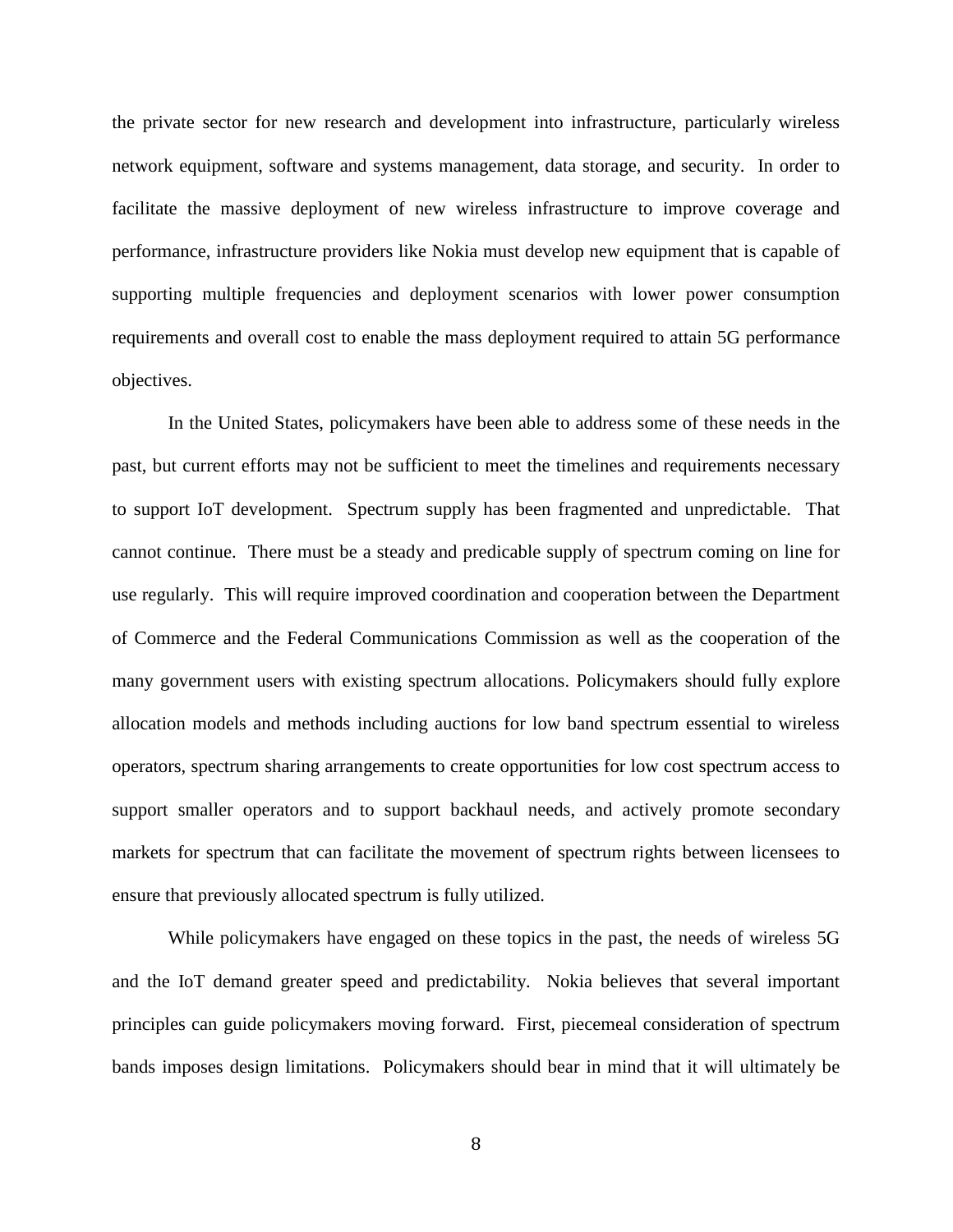less expensive and more efficient for vendors to design generations of equipment capable of supporting multiple frequencies. For example, the FCC's current Spectrum Frontiers proceeding identifies a number of potential bands for rulemaking including 28 GHz, and 37 and 39 GHz. Some commenters have suggested splitting 28 GHz or other bands out for rulemaking quickly and returning later to address the remaining bands. While this approach can accommodate political pressures that make moving a comprehensive framework forward more difficult, it forgoes considerable advantages to the ecosystem in research and development work and ultimately in the design of products for deployment, advantages that could prove important in keeping costs to operators down to facilitate robust deployment.

Second, too frequently the debate surrounding spectrum sharing and coexistence between uses in various bands is driven by anecdote rather than data. If the spectrum sharing model is going to work, policymakers must demand of incumbent users actual evidence that concerns about interference are valid. This can be done through cooperative testing, public inquiries, and validation. Decisions whether to permit sharing in bands where existing users, public and private, have operations must be based on factual inquiries. If policymakers cannot create this environment, the type of inter-industry disagreement and delay associated with many current spectrum sharing discussions expand and make infrastructure design and deployment for 5G more difficult and expensive.

With respect to the need for standardization, in addition to the proliferation of connected devices, other aspects of IoT and 5G (which IoT will depend upon) will increase demand for standardization. These include the following:

• The increase in network density: Spectrum is the limiting resource in mobile communications. One solution to this limitation is frequency reuse which demands ever smaller cells and more numerous mobile cells. The graceful co-existence of these cells will need to be managed by standards.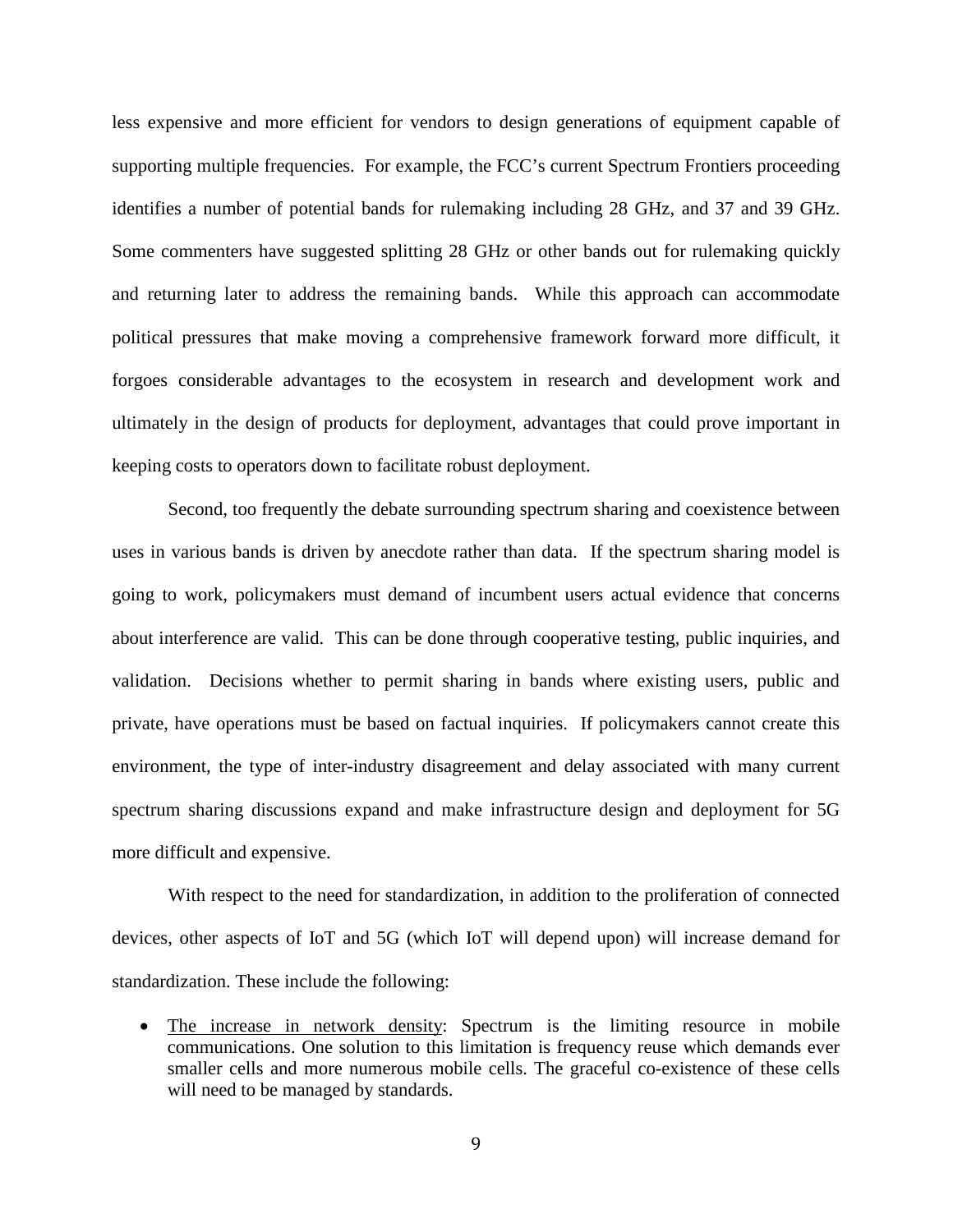- Spectrum sharing and the co-existence of different radio access networks: Different radio access methods and networks have the ability to both support each other and to interfere with each other. Examples include 2G v. 3G v. 4G v. 5G and Wi-Fi v. LTE-U. Single use spectrum is a luxury that is no longer practical. The graceful co-existence of these different radio access technologies, in the same or adjacent spectrum, will require standardization.
- Prioritization of data: The priority of IoT data will vary greatly. Some functions, such as the reporting of smart meters, are narrow band applications which are not time-critical. Other applications, such as those associated with self-driving vehicles may require relatively low bandwidth but require exceptionally low latency. Medical applications may require both high bandwidth and low latency. The appropriate prioritization of such data, across multiple network resources, will require standardization and permissive regulatory regimes that allow data prioritization.
- The transformation of mobile network infrastructure: At the same time that IoT is accelerating, the architecture of mobile networks for 5G is changing in fundamental ways to support, among other things, IoT. Network functions are being virtualized and sliced. Standardization will be necessary to allow the various functions to work together seamlessly in the virtual environment. These network functions are also being moved to the cloud. This will change the purpose and structure of front haul and backhaul communications. Low latency requirements will drive new features and computational resources at network edges. High bandwidth requirements will require optimal use of a variety of different network resources. The orchestration of these demands will require a new level of software defined networking. All of this needs to be standardized to work together.
- Open source software: The virtualization and the move to the cloud of network functions, and the demands of software defined networking, have created greater needs for the use of open source software (OSS). OSS provides opportunities for industry collaboration which allows critical technologies to get to market quicker. While there are tensions between open standards and OSS, it is clear that they rely upon each other and that greater reliance on OSS will require greater reliance on standards to ensure interoperability and performance.

These increased demands for standardization can be met through either open standards or

more proprietary platforms. Mobile networks have historically, and successfully, been based upon the open 2G, 3G and 4G standards. These have been platforms have integrated the best technologies from across the globe. They have welcomed new entrants. And they have supported new devices, apps, networks and business models that define our world today. Platforms which are less open, and more proprietary, have been built on top of the mobile networks. Examples are the two dominant mobile operating systems. They provide a variety of functions, some of which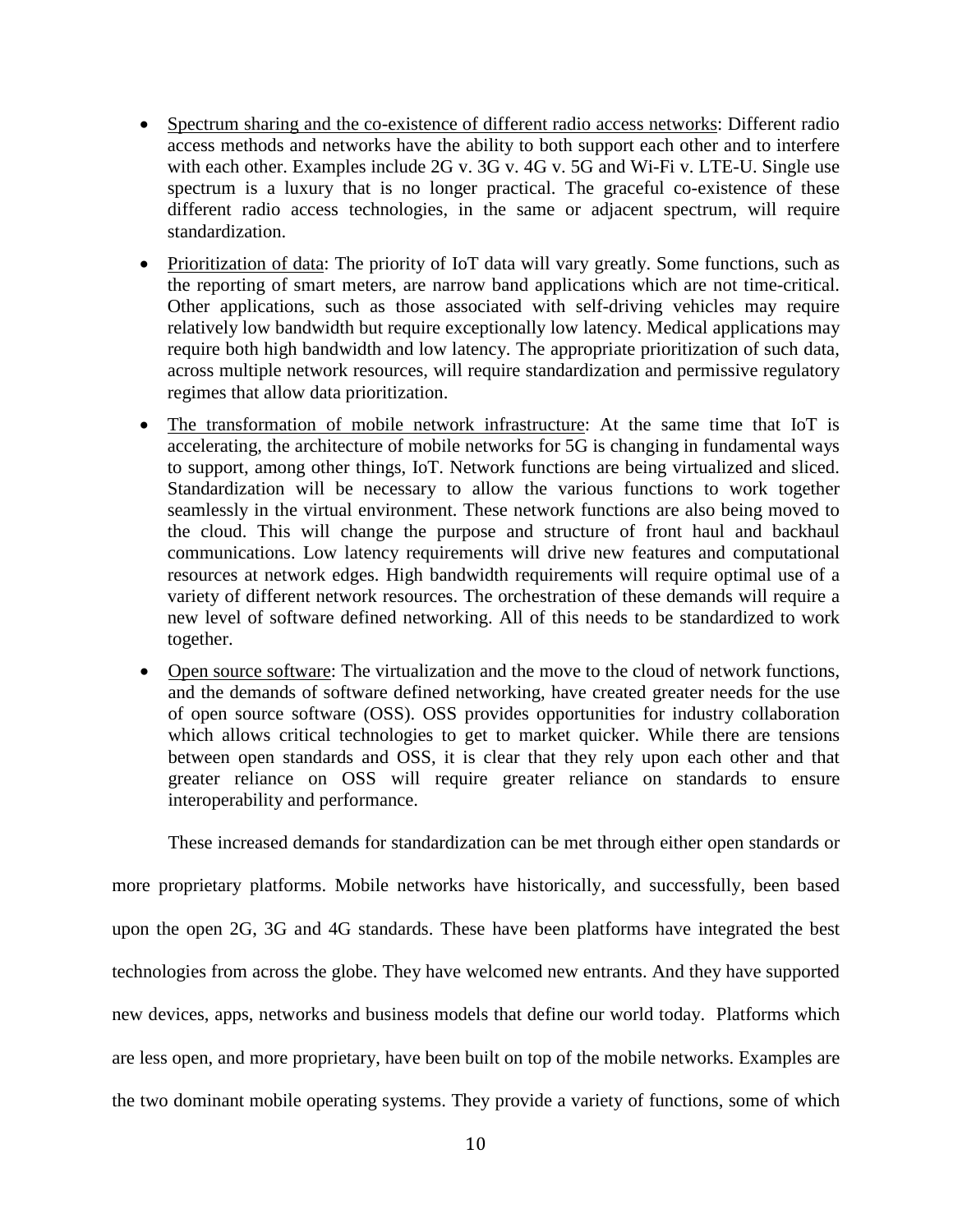are interoperable with the other, and some of which are not. Consumers tend to be locked into one ecosystem or the other.

It is unclear if the increased demands for standardization will result in more open standards or more proprietary platforms. The advantages of open standards seem clear. They provide access to all, utilize the best technologies available and are based upon consensus. There is no dominant gatekeeper as there can be in more proprietary systems. Open standards, however, are not necessarily the norm. They require the proper incentives for voluntary R&D contributions, and a supportive regulatory environment. Even mobile networks started out as partially closed ecosystems. Only in recent years have mobile technologies become fully interoperable with the success of the UMTS and LTE standards for 3G and 4G. The success of these open standards has been dependent upon fair, reasonable and non-discriminatory (FRAND) licensing of standard essential patents (SEPs).

FRAND licensing of SEPs is the backbone of open standardization. It provides wide access to the open standards and provide incentives for companies to voluntarily contribute their best R&D to the open standards. The quick and successful progression from 2G to 3G to 4G is evidence that this system works. Unfortunately, FRAND licensing and SEPs are under attack by those who wish to avail themselves of this technology for little or no cost. This has resulted in proposals to devalue SEPs being advanced at various standard setting organizations (SSOs) and in front government regulators. If such proposals are widely adopted it would reduce incentives for open standardization when the need for open standards is growing. The DOC should not support such proposals and instead promote policies which support open standardization.

# *c. What are the most significant new opportunities and/or benefits created by IoT, be they technological, policy, or economic?*

The IoT is the next major technological tidal wave offering benefits to society. A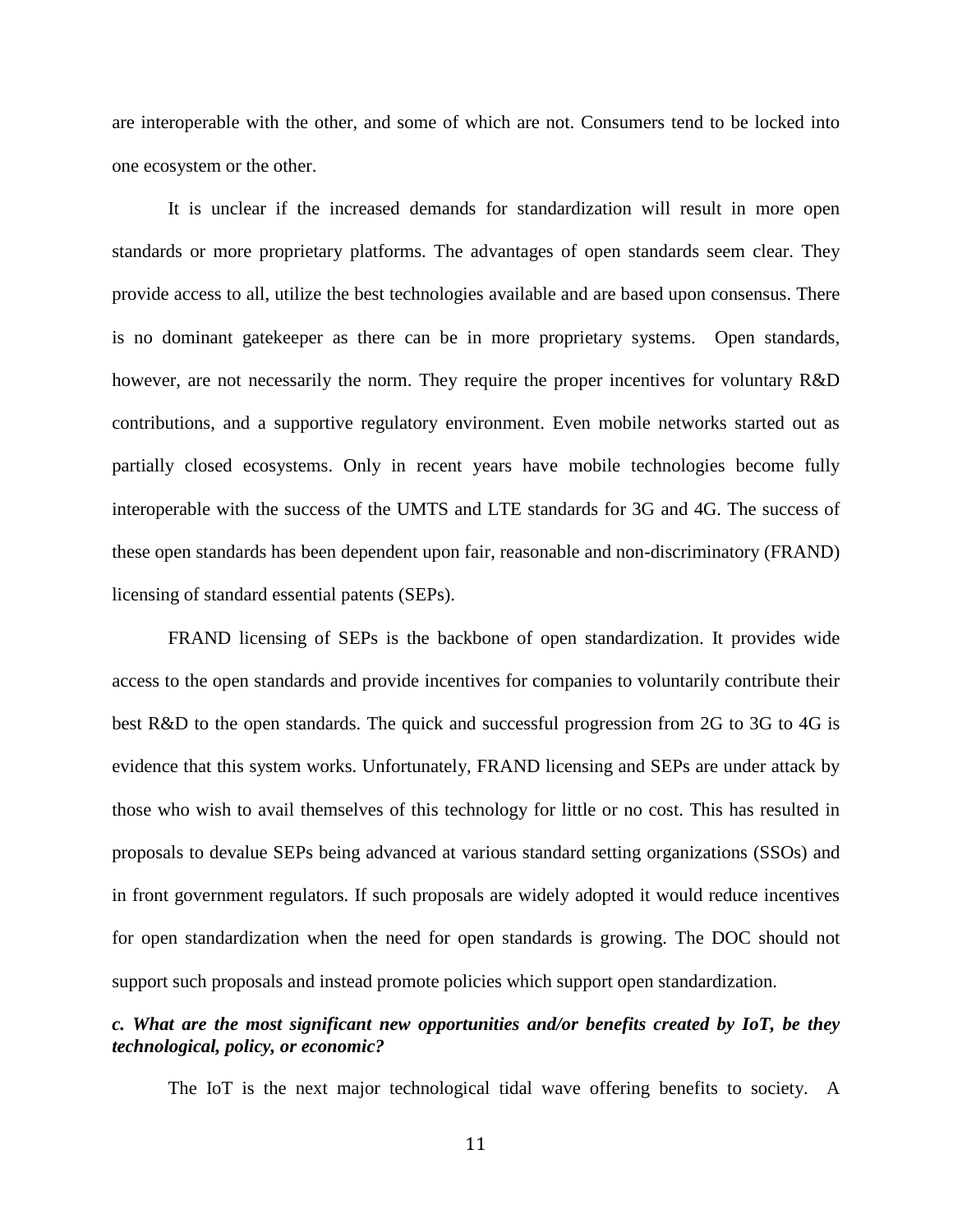fundamental concept of the IoT is to make physical infrastructure mobile, digitizing and managing data for analysis and to supplement the decision-making process with "big data" to optimize choices and to facilitate advancements in a variety of fields. As more devices and machines come online, and more physical infrastructure becomes mobile, economic models will evolve significantly. Disruptive business practices are enabled and economies have the opportunity to scale because in theory more individuals and businesses can move in and out of the economy via mobile technology.

Beyond scaling effects, economies will benefit because an increasing number of individuals will have the ability to participate in economic development and growth. Intelligent transportation options can improve safety and efficiency of goods transport making roads safer and reducing consumer costs. Advancements in connected healthcare will greatly improve the quality of rural health care delivery by enabling access to diagnostic procedures and specialists currently in short supply in many areas of the country. Barriers to entry will be lowered for individuals looking to start businesses and the expanded access to education platforms for students and working professionals will improve professional mobility. Critically, as healthcare, manufacturing, financial services and entertainment evolve to the IoT, policymakers must focus on ensuring confidence in the security and privacy of personal data associated with these activities. If consumers are not confident in the security and privacy of their data and their activities, it could undermine the uptake and utilization of applications and services associated with the IoT.

## *3. With respect to current or planned laws, regulations, and/or policies that apply to IoT: a. Are there examples that, in your view, foster IoT development and deployment, while also providing an appropriate level of protection to workers, consumers, patients, and/or other users of IoT technologies?*

Conceptually, IoT is the Internet of everything, every individual within a society has the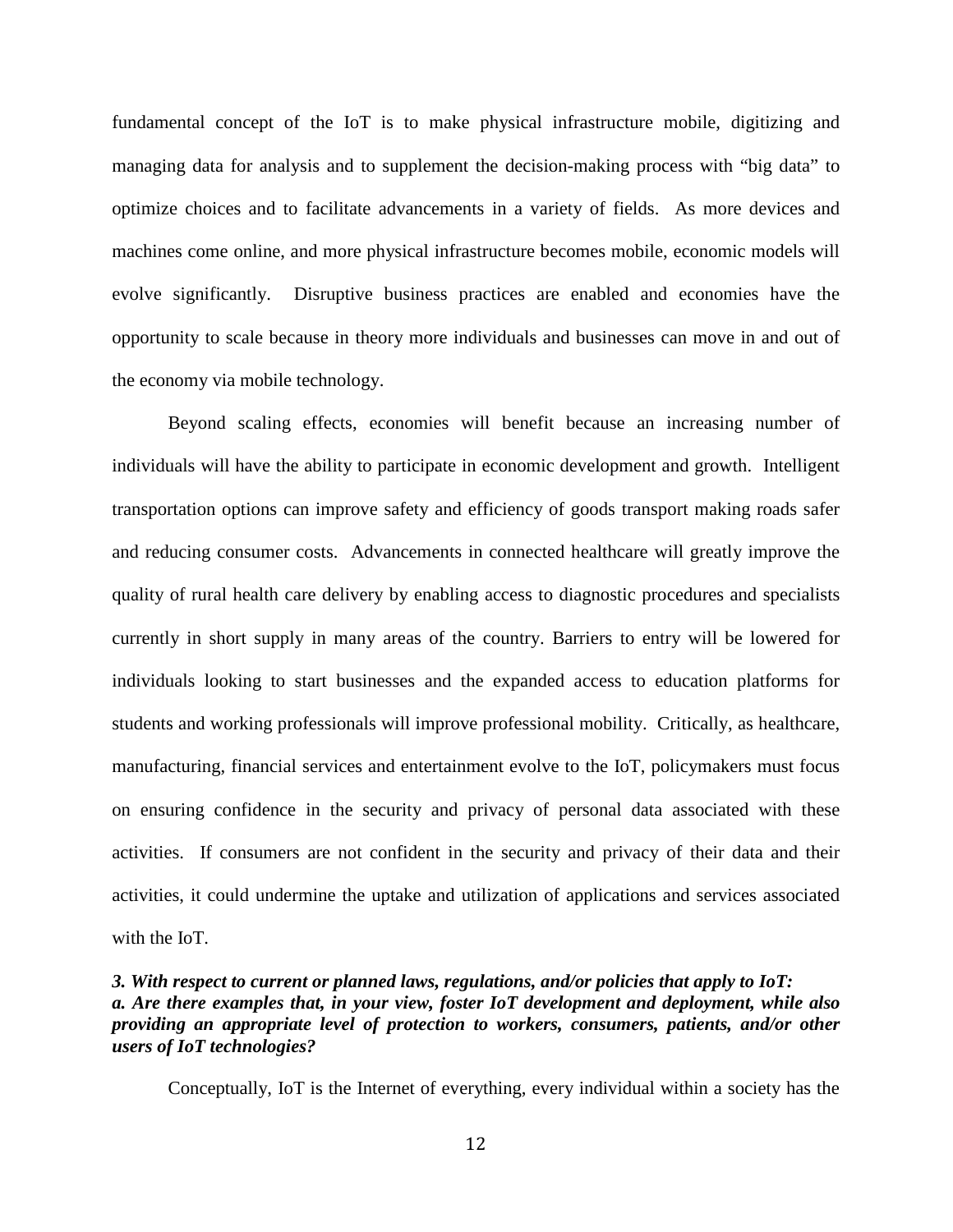opportunity to contribute to this technological paradigm and also benefit from this evolution. As technologies become more standardized, the physical infrastructure and engineered circuits are built to standards that are global in nature. This is preferable to regionalized standards because it allows for design and manufacturing at scale and those efficiencies and cost benefits transfer to network operators that are responsible for deploying and maintaining the infrastructure that is central to IoT. The benefits of standardization facilitate the deployment of infrastructure and the development of important technologies like encryption that are an important part of providing the reliability, resiliency, and security necessary for consumer confidence in IoT to flourish. Therefore, preserving and supporting the global multi-stakeholder model for standardization across the entire ecosystem is critical. As noted below in response (b), efforts to alter standards body intellectual property policies undermine the willingness of companies like Nokia to contribute time and technology to the development of global standards.

Separately, the most exciting and innovative aspect of IoT is that all participants within society truly have the potential to create something through ideation that could have a major impact on society. Applications and analytics become the true backbone for the IoT economy. In essence, almost anybody can learn a computer programming language and create something new and impactful. IoT & Technology development ecosystems & living labs, computational linguists training and an increased focus on science, technology, engineering and math are key areas for investment and policy development to foster and enable IoT to successfully scale.

## *b. Are there examples that, in your view, unnecessarily inhibit IoT development and deployment?*

Nokia previously noted that privacy frameworks must be carefully calibrated to ensure that while promoting transparency, disclosure, and meaningful consent opportunities to consumers, policymakers do not foreclose sources of vital value creation by assuming that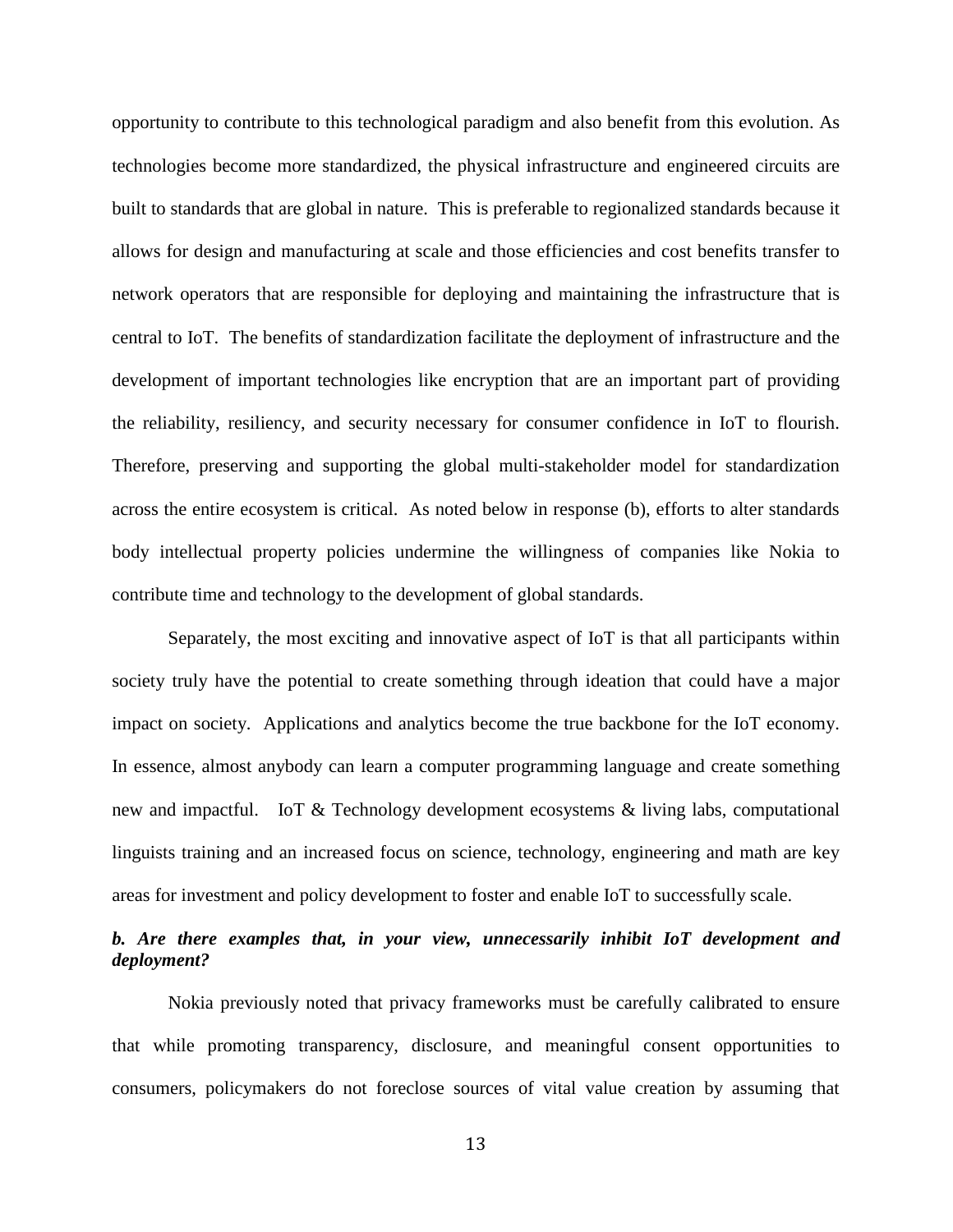everyone in the IoT ecosystem collects, protects, and utilizes the same data or for the same purposes. There are many different business needs and business models centered around data and data science. Rigid opt-in, opt-out, or do not collect frameworks do not account for these differences and are therefore a blunt instrument and a poor fit for such a diverse ecosystem. Restricting access to and use of data, much of which can be or is currently anonymized, will constrain the ability existing network operators, application providers, and even infrastructure suppliers to improve performance of existing products and services. And, it is impossible to know how poorly designed and overly restrictive privacy rules would inhibit the design and development of new applications and services.

Critically, policymakers must recognize that IoT is not just "edge providers" or those within the application community. Without constantly evolving and improving physical infrastructure, the Internet ecosystem will not flourish. Policymakers need to keep in mind that software companies, telecommunications network operators, and infrastructure companies are critical participants in the Internet ecosystem. Innovation does not just happen in the app stack or at the edge of the network. Advances in the network are crucial enablers of the IoT and as key participants in the Internet ecosystem, software companies, network operators and infrastructure companies must be allowed to participate fully in the ecosystem. Policy frameworks driven in whole or in part by concern for the app and edge community run the risk of denying other participants important sources of value creation that will fuel R&D and further innovation. The FCC's Open Internet Order failed to recognize this fact and the resulting rules ex ante prohibit activities such as differentiated consumer facing pricing based on speed, time of day, application or other criterion that could both offer additional choices to consumers and improve monetization of data on operator networks. This occurred with a minimum of debate or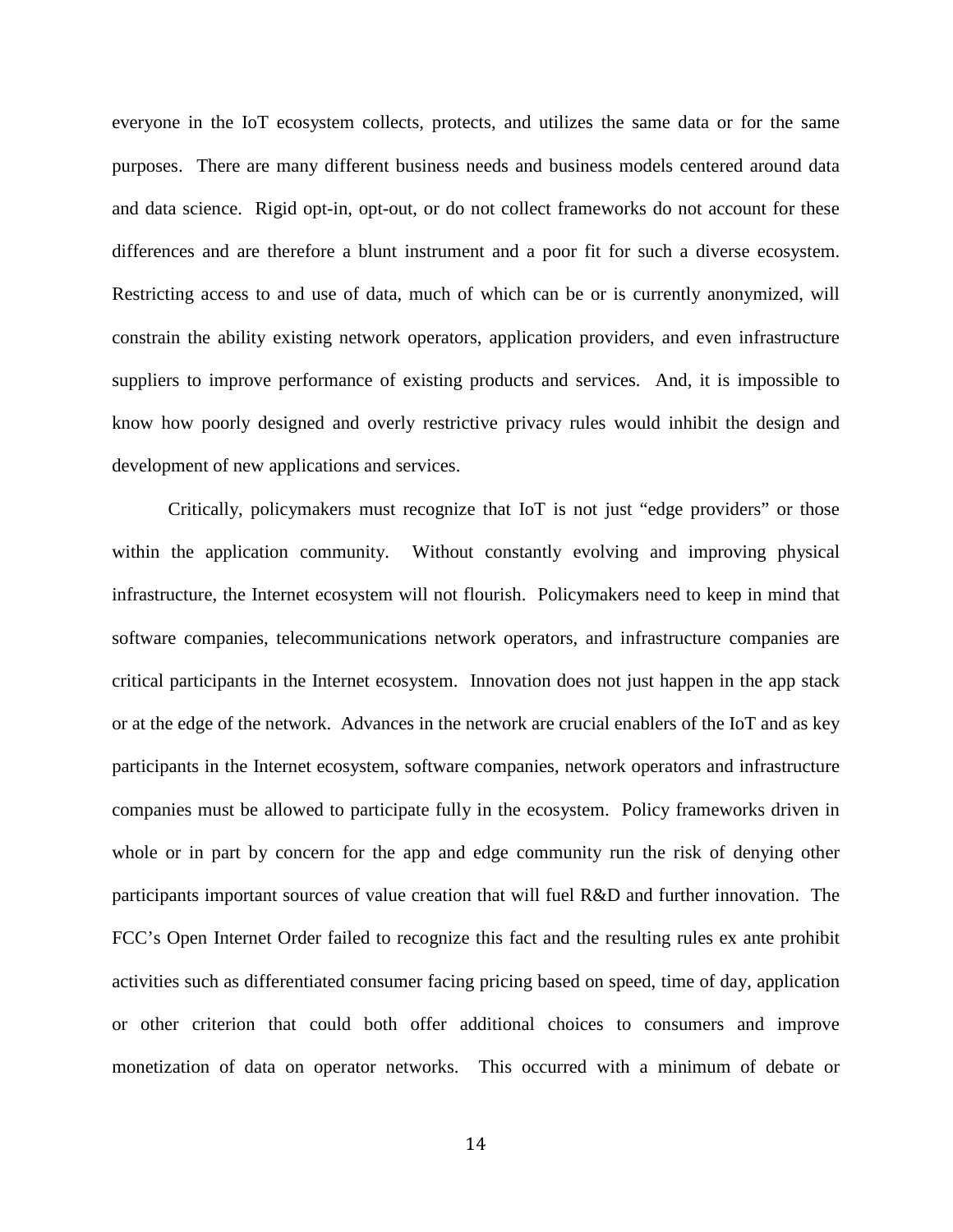economic analysis because of the focus on edge providers as the most critical participant in the ecosystem. Policymakers need to avoid outcomes like this in order to ensure value creation for the entire ecosystem and a virtuous cycle of innovation.

*4. Are there ways to divide or classify the IoT landscape to improve the precision with which public policy issues are discussed? If so, what are they, and what are the benefits or limitations of using such classifications? Examples of possible classifications of IoT could include: Consumer vs. industrial; public vs. private; device-to device vs. human interfacing.* 

The Internet of things includes everything, but to make this palatable for assessing optimal strategies for ongoing success, the private sector has segmented IoT into a few core industrial verticals. For each vertical, specific expertise are required to thoroughly and effectively understand policy needs.

CLASSIFICATION 1: Health Care and Clinical Data CLASSIFICATION 2: Environmental, Physical infrastructure, Transportation CLASSIFICATION 3: Extra Large Enterprises and Industry, Manufacturing and Utilities CLASSIFICATION 4: Public safety & Public Sector CLASSIFICAITON 5: Digital Content & Cloud, i.e. Education, i.e. Entertainment

# *8. How will IoT place demands on existing infrastructure architectures, business models, or stability?*

Bandwidth needs will be further constrained by high cost and intermittency due to demands coming from a substantial increase in devices and machines connected to networks. This can cause incomplete data collection – creating difficulties for thorough spatial analysis, or identifying patterns for future decision making. A widespread and reliable infrastructure is necessary for sensors and other technologies to communicate effectively. In terms of business model limitations consider as just one example that relatively few Science, Technology, Engineering, Mathematics (STEM) graduates currently pursue careers in the agriculture sector. Some commentators take the view that this may be partly due to a perception that farming is not 'academic' or modern, or that higher education does not provide the right combinations of skills.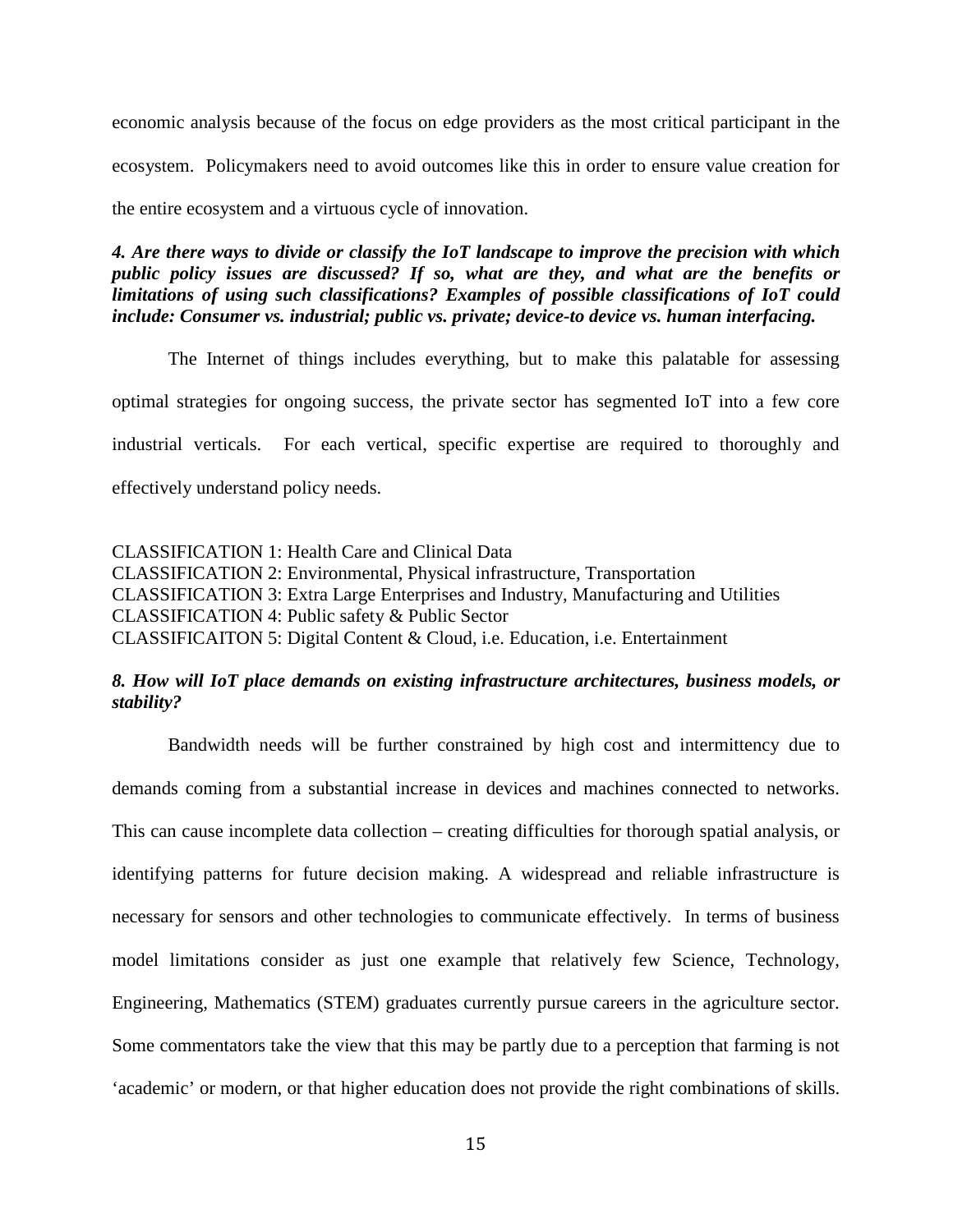Moreover, technology companies may fail to identify agri-tech market opportunities.

Universities and colleges will need to change if the Internet of Things is to be applied effectively to agriculture. In particular, the sector needs enhanced links between scientific, engineering and digital skills in agricultural engineering.

## *10. What role might the government play in bolstering and protecting the availability and resiliency of these infrastructures to support IoT?*

To enhance innovation and resiliency and to promote the growth of cross-border Cloud based services that fuel IoT, governments can build upon existing commitments in international trade agreements and International Standards and devise new initiatives in a way that facilitates the free movement of data across borders while maintaining appropriate legal protections that promote competition, transparency, and respect for privacy.

### *11. Should the government quantify and measure the IoT sector? If so, how?*

Demand for broad band access, cost savings that could result from technology and IoT implementations and new IP and innovations contributing to the National GDP.

#### *As devices manufactured or sold (in value or volume)?*

This could serve as a good metric to understand quantity demand.

## *As industrial/manufacturing components?*

This assessment could help guide IoT implementation and correlate value via overall operations cost savings. A tax credit could be offered to industrial and manufacturing market actors to stimulate this market segment and potentially jump start new economic models.

#### *As part of the digital economy*?

Yes, new innovation and IP YoY affecting the national GDP on a per market segment level. These include ICT & IoT implementations in Health Care YoY, ICT & IoT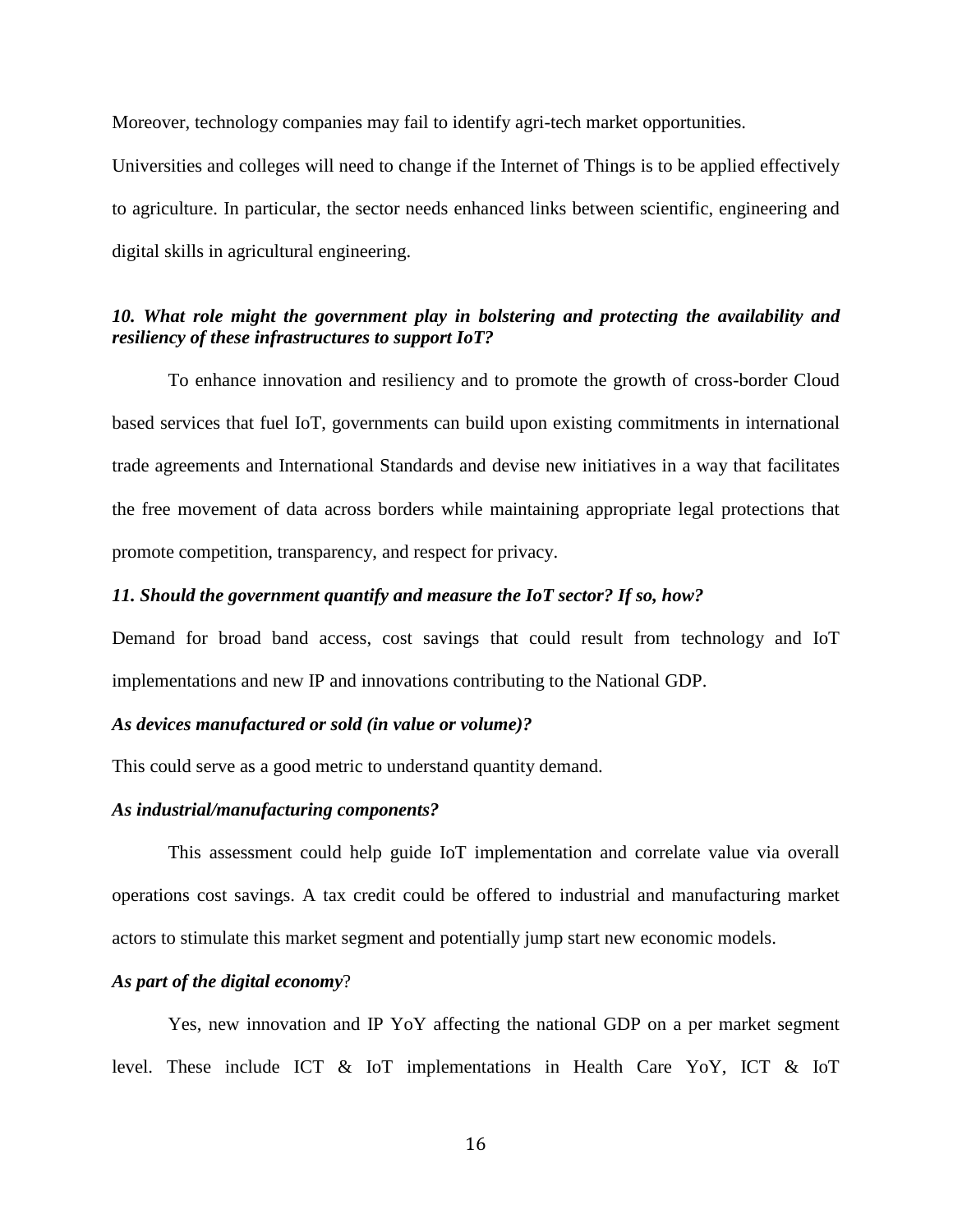implementations in Transportation YoY, ICT & IoT implementations in Public Safety YoY, ICT & IoT implementations in Critical Infrastructure YoY.

## *In providing services?*

This is economic segment is the most promising from a growth potential perspective as it relates to the next wave of ICT innovation, including cloud computing, IoT, and Big Data.

#### *12. Should the government measure the economic impact of IoT? If so, how?*

Yes, as mentioned above: New innovation and IP YoY affecting the national GDP on a per market segment level. These include ICT & IoT implementations in Health Care YoY, ICT & IoT implementations in Transportation YoY, ICT & IoT implementations in Public Safety YoY, ICT & IoT implementations in Critical Infrastructure YoY.

## *Are there novel analytical tools that should be applied?*

IoT devices will mostly be platform enabled, i.e. they will served to consumers through cloud based connected platform that contains the mechanics of the technology. The platform itself can have embedded analytics to assess, device details, usage and security.

## *Does IoT create unique challenges for impact measurement?*

The sheer potential volume of data could be extremely challenging to manage, the current ICT infrastructure will need more investment and evolve to support connected devices.

# *16. How should the government address or respond to cybersecurity concerns about IoT? What are the cybersecurity concerns raised specifically by IoT?*

## *How do these concerns change based on the categorization of IoT applications (e.g., based on categories for Question 4, or consumer vs. industrial)?*

With all things being equal, the industry is made of consumers and as the Internet of things will transform the physical world into a digital world; the differentiation between consumers and industrial will be very hard. Hence applications will dominate the economic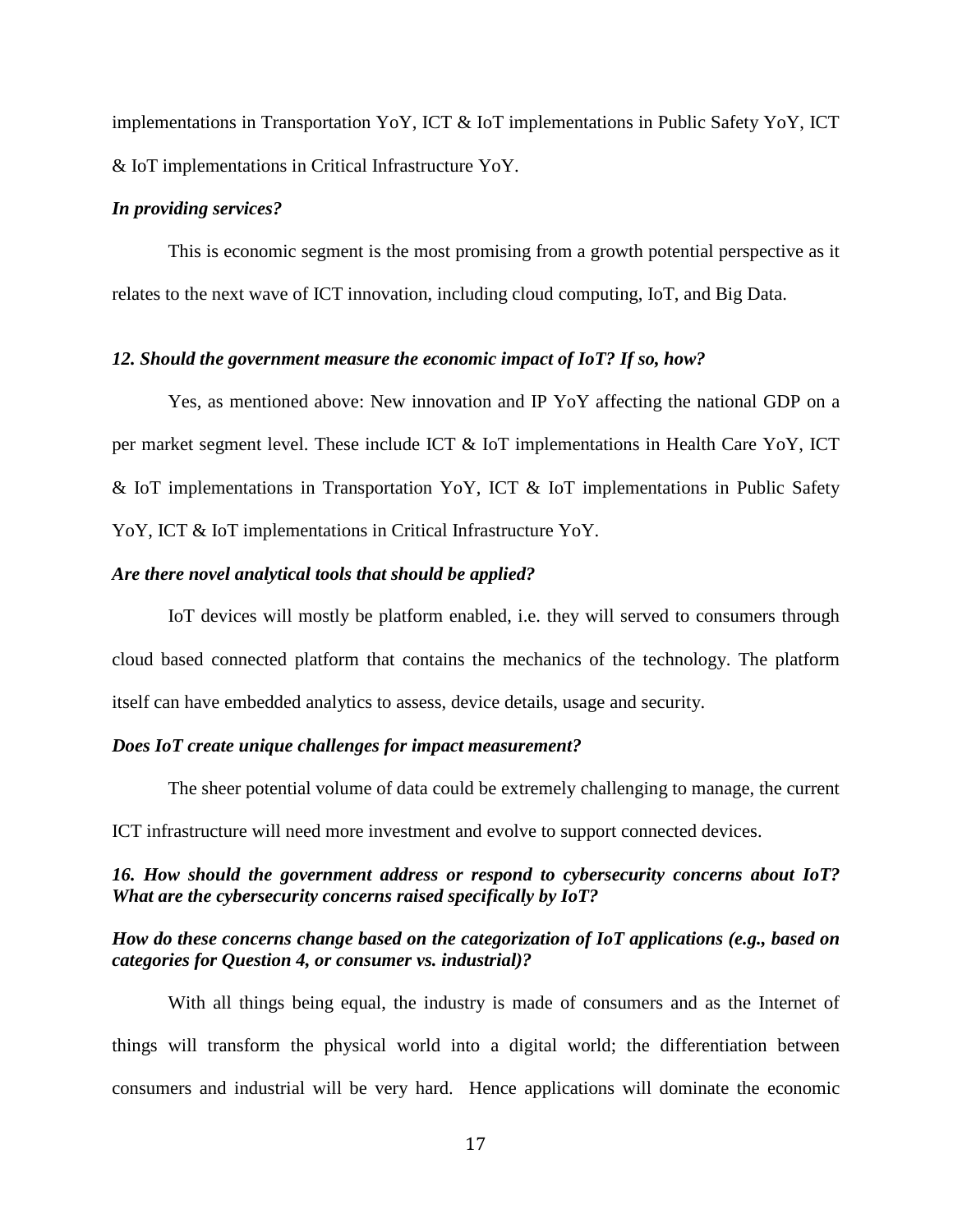landscape.

## *What role or actions should the Department of Commerce and, more generally, the federal government take regarding policies, rules, and/or standards with regards to IoT cybersecurity, if any?*

The DoC and the federal government should focus on selecting companies with integrated supply chains, demonstrated protections and best practices such as security by design, transparency of operations, and a reputation for performance to supply critical government infrastructure. In addition, DoC should continue to facilitate voluntary best practices and support commercial standards bodies product assurance procedures while avoiding specific government mandates or establishing any review process for hardware or software which would slow deployment and increase costs.

## *23. Are there policies that the government should seek to promote with international partners that would be helpful in the IoT context?*

The increasing use of cloud-based services, combined with new devices that accommodate their use by consumers, enterprises, and governments is changing the global economy. Adoption of online services facilitates an increasing number of activities and solutions in our day-to-day lives and is benefiting economies locally and globally far beyond the ICT industry. Governments should promote widespread adoption of online services by providing incentives, fostering user confidence, and providing consistent and clear guidelines for online service providers, including in the areas of privacy and security. For example, governments can further develop a legal framework that includes innovation-friendly, nondiscriminatory, and predictable rules that govern online services vendors and offers clear guidelines for handling personal data. To enhance innovation and the growth of cross-border Cloud based services, governments can build upon existing commitments in international trade agreements and International Standards and devise new initiatives in a way that facilitates the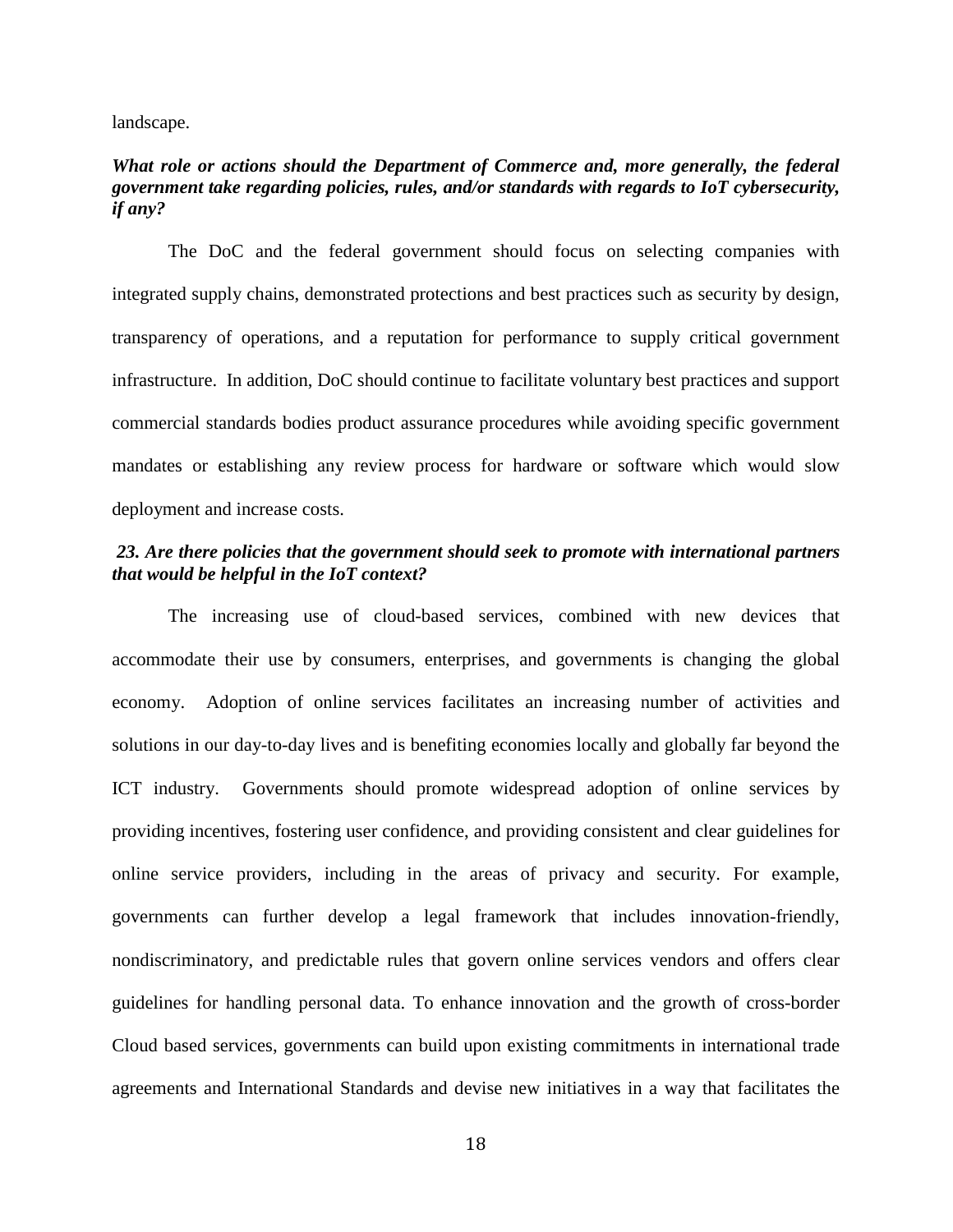free movement of data across borders while maintaining appropriate legal protections that promote competition, transparency, and respect for privacy.

# *24. What factors can impede the growth of the IoT outside the U. S. (e.g., data or service localization requirements or other barriers to trade), or otherwise constrain the ability of U.S. companies to provide those services on a global basis? How can the government help to alleviate these factors?*

The digital economy is the new enabler for the global economy. Internet enabled technologies and cloud computing help companies of every size and across every industry to be more productive and reach new customers. Strong trade agreements and trade policies as a complement to other economic policies are needed to compete in the 21st century economy, such as building trust in technology with privacy and security policies and in preparing the workforce of the future. With these principles in mind, government can cultivate trade agreements and promote polices such as the Trans-Pacific Partnership (TPP) that deal directly with the digital economy, including provisions on the rule of law, respecting privacy and security and promoting the free flow of data. These measures strengthen trading rules and expand market access opportunities for goods and services. The ICT sector can advocate for outcomes that facilitate digital trade and build trust in technology in other ongoing negotiations, such as the Trade in Services Agreement (TISA) and the Transatlantic Trade and Investment. Partnership (T-TIP), and among members of the World Trade Organization (WTO).

## *26. What role should the Department of Commerce play within the federal government in helping to address the challenges and opportunities of IoT? How can the Department of Commerce best collaborate with stakeholders on IoT matters?*

The DoC can serve as the custodian of the Internet of Things for the U.S. as well as the globe. Promoting global standards and cultivating innovation via NIST and NTIA. Technical advisory committee should be created for all industries that will effectively embrace IoT and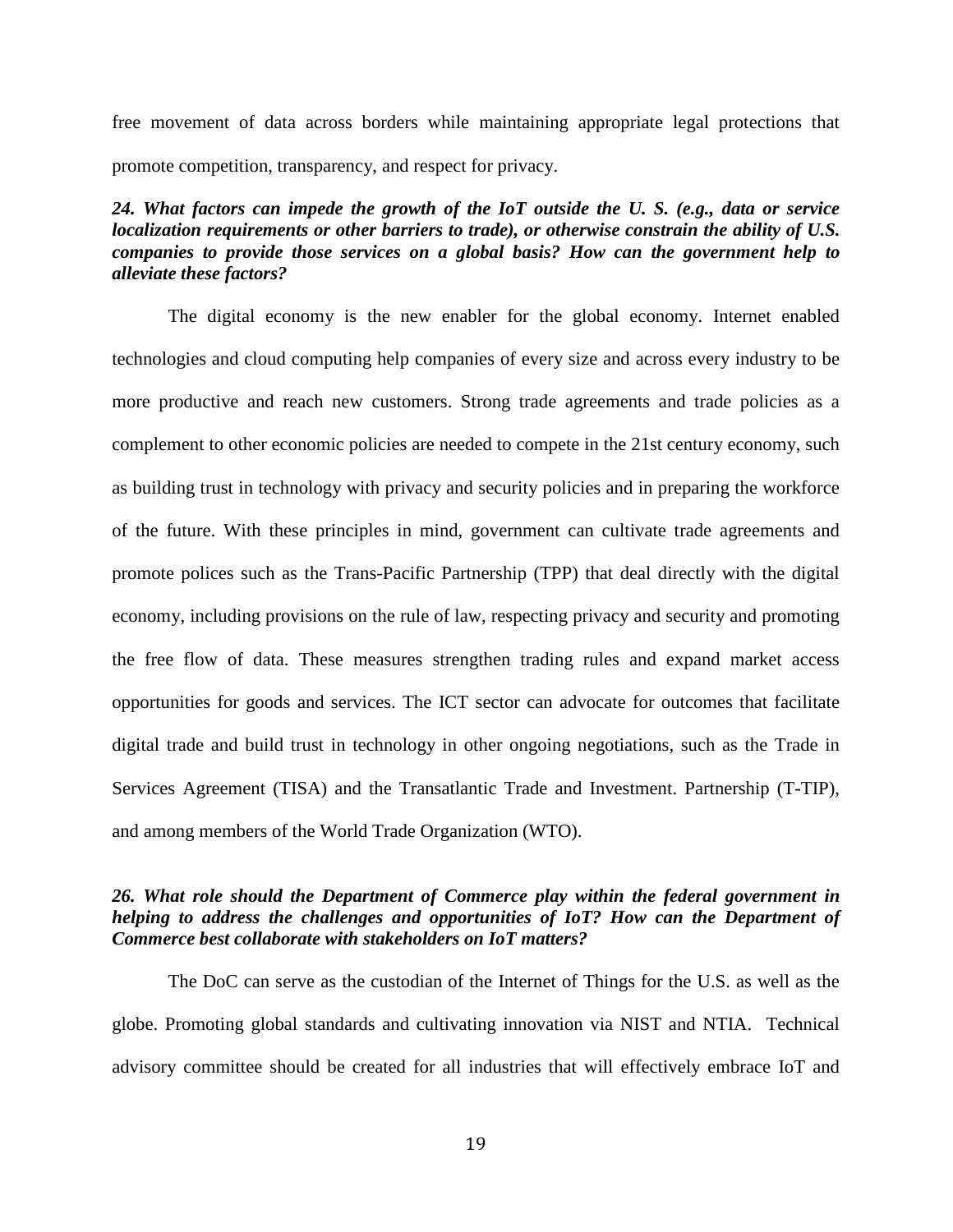emerging technologies such as health care, public safety, connected cities, transportation, and utilities.

# *27. How should government and the private sector collaborate to ensure that infrastructure, policy, technology, and investment are working together to best fuel IoT growth and development? Would an overarching strategy, such as those deployed in other countries, be useful in this space? If the answer is yes, what should that strategy entail?*

Intellectual property laws promote important incentives for innovation and creativity by enabling innovators to recoup their investments in research and development (R&D) and protect the value of their efforts. Consumers and the public also benefit through access to new creative works, innovative products and services, and the sharing of innovations among larger communities of customers and innovators. A patent system that supports innovation across all areas of technology— including new, cutting-edge technology—promotes economic growth, job creation, and competitiveness in global markets. Enforcing existing IP laws and updating them as necessary to adapt to new technologies is also critical. IP rules should evolve to address online activities in ways that both encourage new and beneficial uses of Internet technologies and foster respect for the rights of all participants, including copyright owners and content creators. At the same time, policymakers should provide greater clarity to ensure that IP laws do not impinge on legitimate activity, such as reasonable use by consumers of lawfully acquired content.

Government investment in basic research is critical to strengthening national competitiveness. Government-funded research at universities and labs stimulates innovation and helps to train the next generation of scientists and engineers. Academic research is especially important because it can spur advances that lead to future entrepreneurial ventures and thereby create new jobs and potentially new industries. Private-sector research also plays a critical role and can be stimulated through R&D tax credits.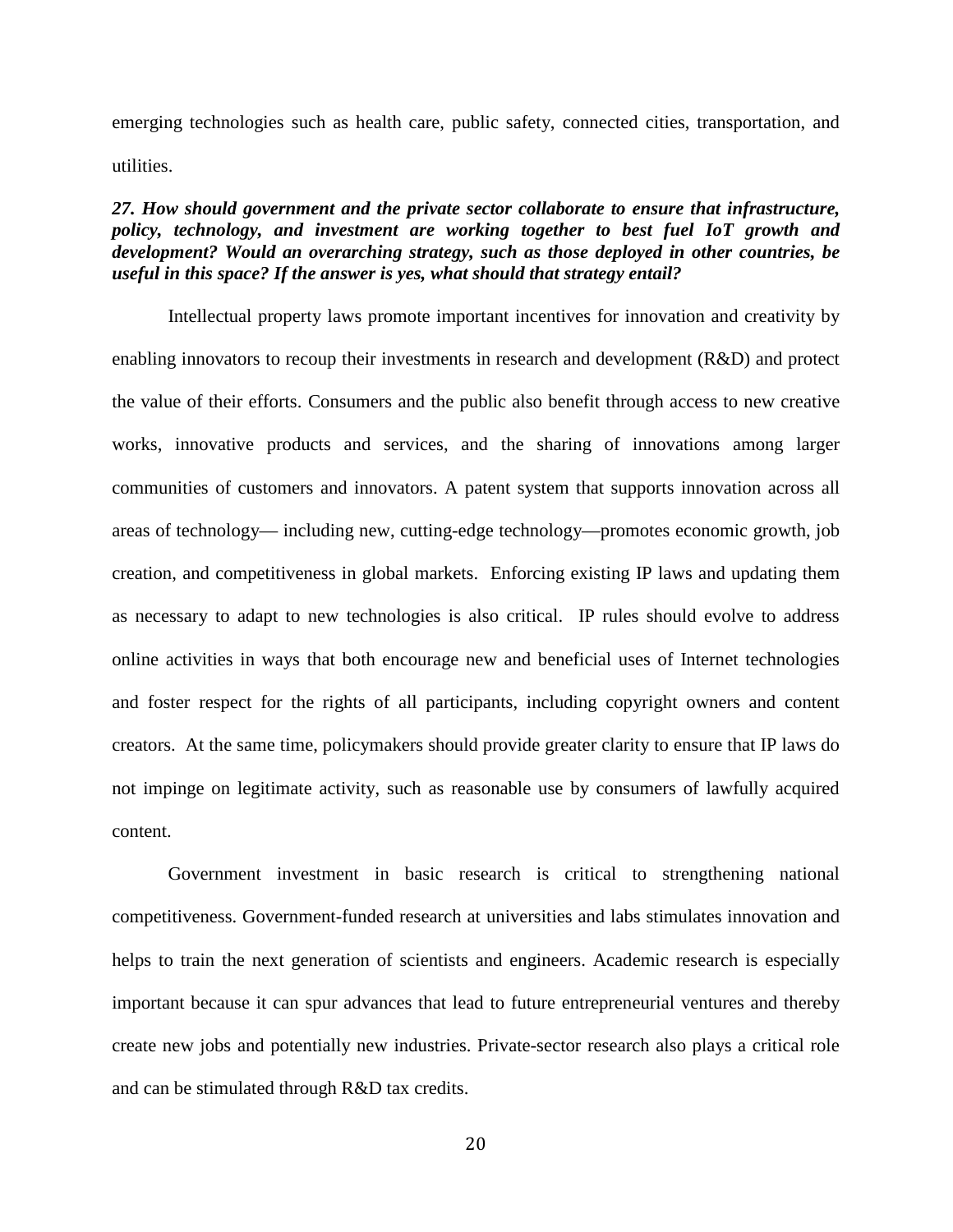## *28. What are any additional relevant issues not raised above, and what role, if any, should the Department of Commerce and, more generally, the federal gov.*

Governments should work to facilitate greater access to unused spectrum by finding a balance between licensed and unlicensed approaches. In particular, rural and remote areas and underserved populations should not be left behind, and state-of-the-art connectivity for schools, libraries, and hospitals is also vital.

Creating opportunities for youth and young adults is important. The planet has more young people than ever before, but youth unemployment is double the rate of the adult population—on course to reach 12.8 percent by 2018, according to a 2013 International Labor Organization study. As countries struggle to develop the skilled workforce required for economic success, unemployed workers fall further behind. Beyond the risk to economic growth, this opportunity divide—the gap between those who have the access, skills, and opportunities to be successful and those who do not—leaves many young people with an increasingly uncertain future. Closing this divide is one of the most important actions we can all take—together—to secure the future of our youth and thus the future of our global economy.

STEM skills training, industry recognized certification attainment and high paying IT job opportunities for service members transitioning back into civilian life in the U.S. are also important considerations. We should also work on improving education through greater use of technology. IT can play a key role in transforming education and promoting lifelong learning. For this to happen, teachers need access to IT-based teaching methods that enable a richer, more personalized learning experience for their students, and administrators need access to enterpriselevel software infrastructure to improve efficiency and productivity. Online services, in particular, can be instrumental in expanding the quality and accessibility of education––by enabling collaborative environments and anytime, anywhere access to learning resources. Online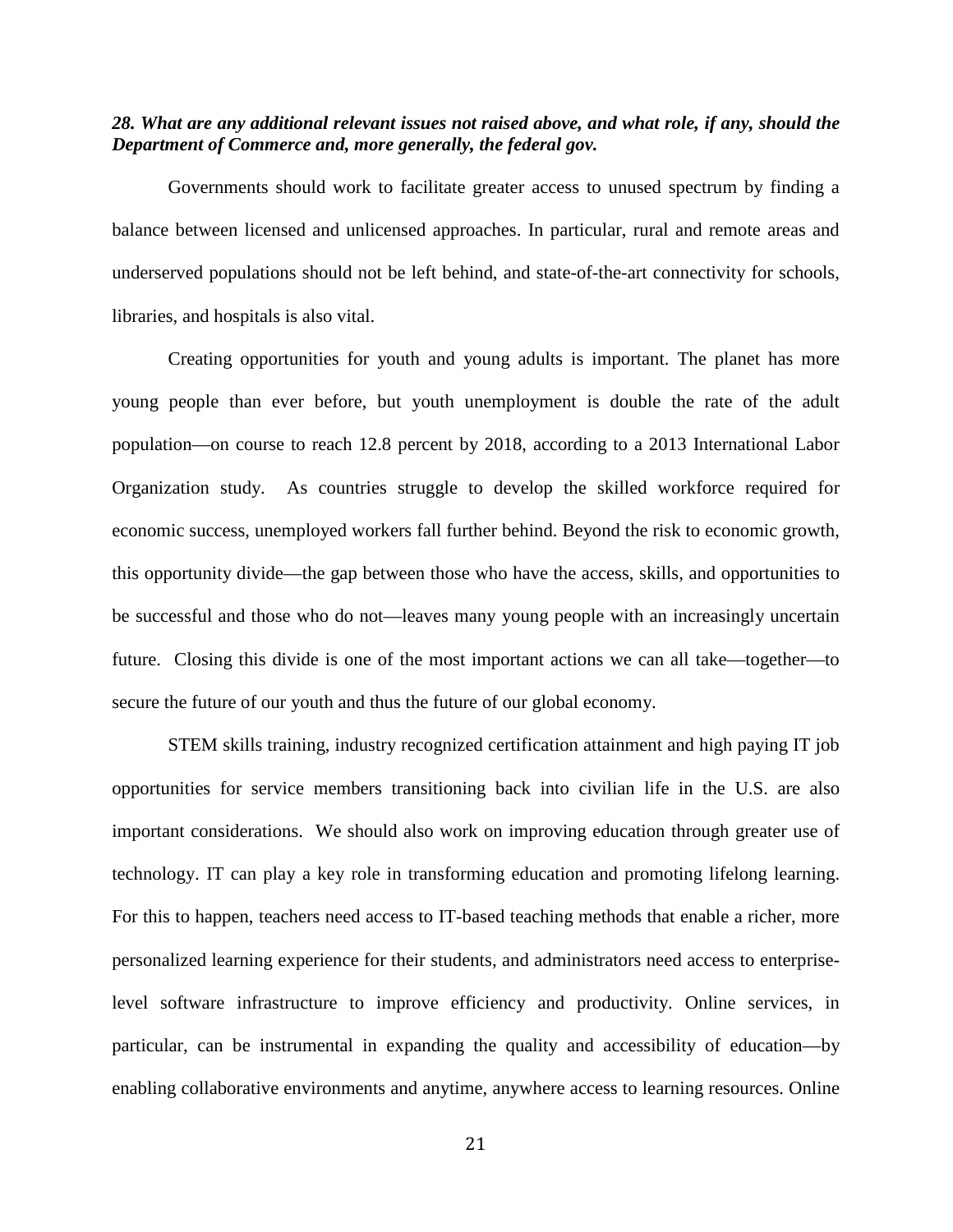learning can also provide opportunities in remote and underserved communities, and it can facilitate improvement in educational approaches through the collection and analysis of data. Game-based learning and other interactive learning experiences can also help to improve literacy, computer science and math skills, and even physical fitness.

*Invest in the next generation of innovators.* More than 100 million young people around the world lack access to education, and millions more do not get the quality of education they deserve. If governments are to maintain and strengthen their ability to compete globally, they must adapt and improve their education systems to prepare students for the global economy with emphasis on science, technology, engineering, and math (STEM) skills, and in particular disciplines like computer science which are critically needed for a broad array of readily available and high-paying jobs across a wide variety of industries. For example, computer science is the foundation of today's innovation economy, but too few students have access to computer science instruction. Governments should promote interest and participation in STEM fields, especially computer science, and they should work to raise educational and teaching standards, reward effective educators, and provide teachers with the technology, support, and tools they need.

Respectfully submitted,

#### **Nokia**

 /*Brian Hendricks*/\_\_\_\_\_\_\_\_\_\_\_\_\_\_\_\_\_\_\_\_\_ Brian Hendricks Head of Technology Policy & Government Relations, the Americas Nokia 1100 New York Ave. Suite 705 West Washington, DC 20005

June 2, 2016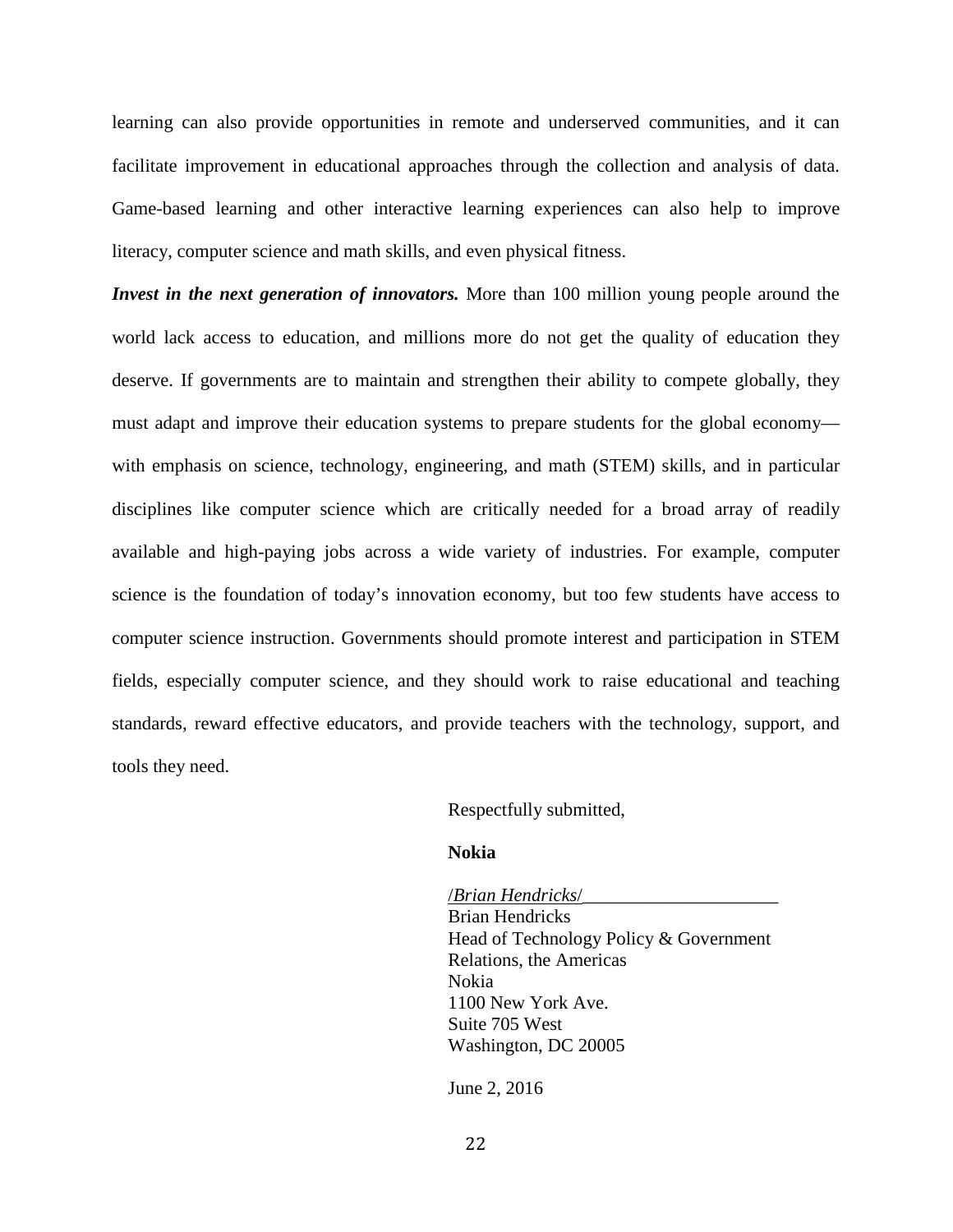# 5<sup>th</sup> generation (5G) of communication networks a key enabler of the Internet of Things (IoT)

# **Background**

The United States has been an early adopter in each generation of wireless technology including the current generation called 4G, or Long-Term Evolution (LTE). This has been a major driver of innovation and employment. The advancement of wireless networks in 4G has enabled a similar advancement in mobile applications and services. The appetite of consumers, however, for a new generation of capabilities, such as self-driving cars, healthcare and fitness "wearable" technologies, and the capability to control their home environment while on the move is placing increasing demands on existing networks. For the Internet of Things (IoT) to meet any of the lofty ambitions policymakers frequently cite, a future evolution of mobile broadband networks must take place utilizing technologies and techniques that are still largely aspirational or in their early development. For the mobile broadband ecosystem that is a critical part of the IoT to develop as technologists and policymakers imagine, key technology and policy enablers are needed.

#### **What is at stake for the United States?**

- **Jobs & growth:** 5G is a key technology for many growing U.S. business sectors including software, video, gaming, data analytics, and machine-to-machine (M2M) communications.
- **Investments:** significant early investment in 5G will help close the gap in ultrafast mobile broadband between the U.S. and other countries.
- **Research:** sustained investment in 5G research will begin to address limitations in mobile broadband availability in rural areas.



## Why 5G matters for citizens?

**Demand:** Consumers generate an increasing amount of mobile traffic, which necessitates more capacity and lower latency. 5G will offer an expected peak data rate higher than 10 Gbit/s compared to the 300 Mbit/s LTE can offer today, combined with virtually zero latency, meaning that the radio interface will not be the bottleneck even for the most challenging use cases.

**Societal innovations**. 5G will support applications and industries of the future such as innovative health care services, self-driving cars and the next generation of industry automation. 5G will mean stepping away from best effort towards truly reliable communication. Flexible integration of existing access technologies such as LTE and Wi-Fi with new technologies creates a design that is future proof at least until 2030.

**Internet of things**. 5G will be designed for use cases expanding from humans to machines requiring more of networks. 5G supports the huge growth of machine-to-machine type communication, also called Internet